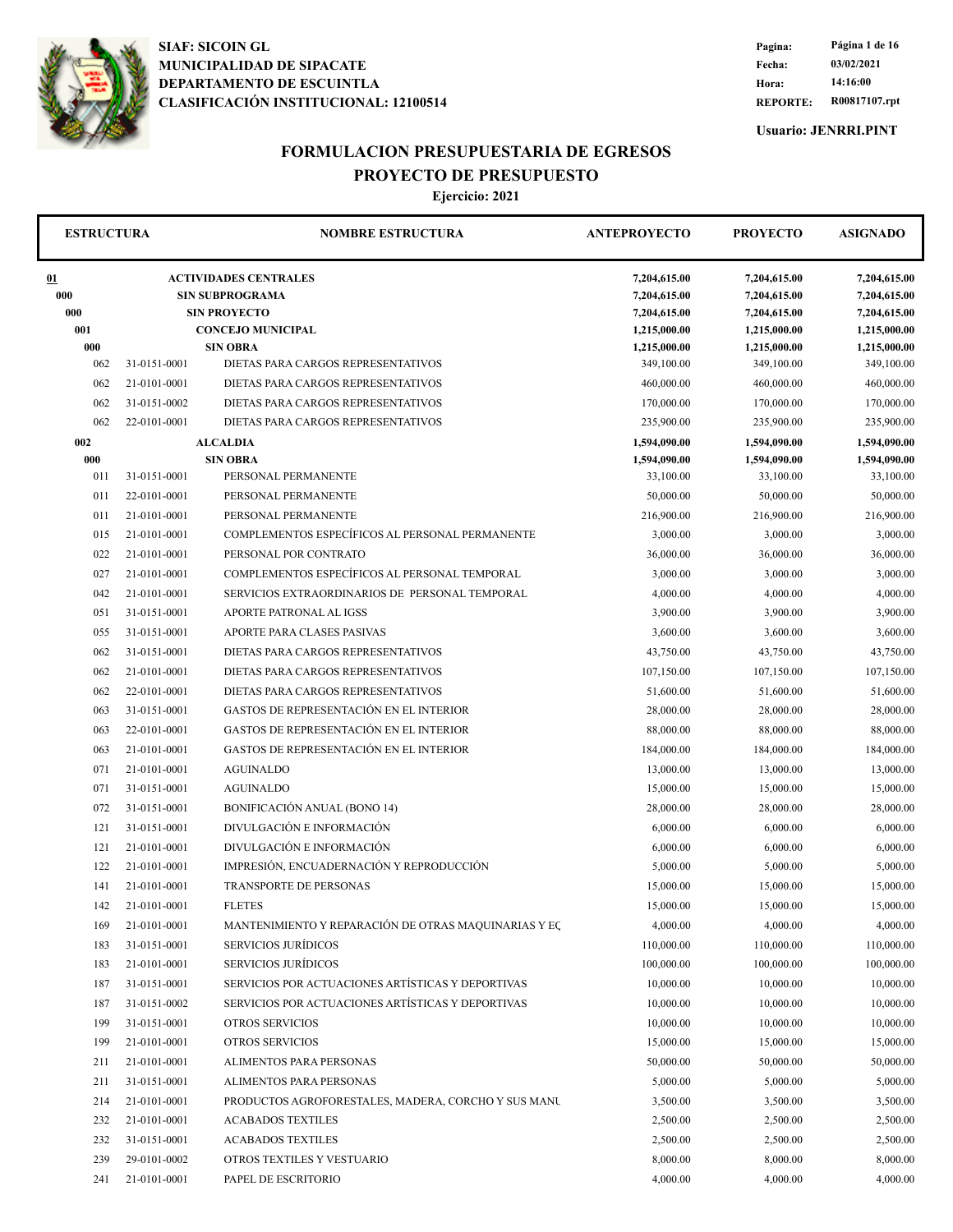

**REPORTE: R00817107.rpt Hora: 14:16:00 Fecha: 03/02/2021 Pagina: Página 2 de 16**

**Usuario: JENRRI.PINT**

## **FORMULACION PRESUPUESTARIA DE EGRESOS PROYECTO DE PRESUPUESTO**

| <b>ESTRUCTURA</b> |              | <b>NOMBRE ESTRUCTURA</b>                                                  | <b>ANTEPROYECTO</b>          | <b>PROYECTO</b>              | <b>ASIGNADO</b>              |
|-------------------|--------------|---------------------------------------------------------------------------|------------------------------|------------------------------|------------------------------|
| 243               | 21-0101-0001 | PRODUCTOS DE PAPEL O CARTÓN                                               | 5,000.00                     | 5,000.00                     | 5,000.00                     |
| 262               | 21-0101-0001 | COMBUSTIBLES Y LUBRICANTES                                                | 25,000.00                    | 25,000.00                    | 25,000.00                    |
| 262               | 31-0151-0001 | <b>COMBUSTIBLES Y LUBRICANTES</b>                                         | 15,000.00                    | 15,000.00                    | 15,000.00                    |
| 267               | 21-0101-0001 | TINTES, PINTURAS Y COLORANTES                                             | 2,500.00                     | 2,500.00                     | 2,500.00                     |
| 267               | 31-0151-0001 | TINTES, PINTURAS Y COLORANTES                                             | 2,500.00                     | 2,500.00                     | 2,500.00                     |
| 268               | 29-0101-0002 | PRODUCTOS PLÁSTICOS, NYLON, VINIL Y P.V.C.                                | 3,000.00                     | 3,000.00                     | 3,000.00                     |
| 268               | 31-0151-0001 | PRODUCTOS PLÁSTICOS, NYLON, VINIL Y P.V.C.                                | 5,000.00                     | 5,000.00                     | 5,000.00                     |
| 268               | 21-0101-0001 | PRODUCTOS PLÁSTICOS, NYLON, VINIL Y P.V.C.                                | 10,000.00                    | 10,000.00                    | 10,000.00                    |
| 284               | 21-0101-0001 | ESTRUCTURAS METÁLICAS ACABADAS                                            | 2,500.00                     | 2,500.00                     | 2,500.00                     |
| 291               | 21-0101-0001 | ÚTILES DE OFICINA                                                         | 1,000.00                     | 1,000.00                     | 1,000.00                     |
| 291               | 31-0151-0001 | ÚTILES DE OFICINA                                                         | 1,000.00                     | 1,000.00                     | 1,000.00                     |
| 292               | 21-0101-0001 | PRODUCTOS SANITARIOS, DE LIMPIEZA Y DE USO PERSONAL                       | 2,500.00                     | 2,500.00                     | 2,500.00                     |
| 294               | 31-0151-0001 | ÚTILES DEPORTIVOS Y RECREATIVOS                                           | 5,000.00                     | 5,000.00                     | 5,000.00                     |
| 294               | 21-0101-0001 | ÚTILES DEPORTIVOS Y RECREATIVOS                                           | 10,000.00                    | 10,000.00                    | 10,000.00                    |
| 297               | 21-0101-0001 | MATERIALES, PRODUCTOS Y ACCS. ELÉCTRICOS, CABLEADO EST                    | 2,000.00                     | 2,000.00                     | 2,000.00                     |
| 297               | 31-0151-0001 | MATERIALES, PRODUCTOS Y ACCS. ELÉCTRICOS, CABLEADO EST                    | 15,000.00                    | 15,000.00                    | 15,000.00                    |
| 299               | 21-0101-0001 | OTROS MATERIALES Y SUMINISTROS                                            | 5,000.00                     | 5,000.00                     | 5,000.00                     |
| 299               | 31-0151-0001 | OTROS MATERIALES Y SUMINISTROS                                            | 12,990.00                    | 12,990.00                    | 12,990.00                    |
| 322               | 21-0101-0001 | MOBILIARIO Y EQUIPO DE OFICINA                                            | 25,000.00                    | 25,000.00                    | 25,000.00                    |
| 324               | 21-0101-0001 | EQUIPO EDUCACIONAL, CULTURAL Y RECREATIVO                                 | 25,000.00                    | 25,000.00                    | 25,000.00                    |
| 326               | 21-0101-0001 | EQUIPO PARA COMUNICACIONES                                                | 10,000.00                    | 10,000.00                    | 10,000.00                    |
| 328               | 21-0101-0001 | EQUIPO DE CÓMPUTO                                                         | 15,000.00                    | 15,000.00                    | 15,000.00                    |
| 329               | 21-0101-0001 | OTRAS MAQUINARIAS Y EQUIPOS                                               | 50,600.00                    | 50,600.00                    | 50,600.00                    |
| 411               | 21-0101-0001 | <b>AYUDA PARA FUNERALES</b>                                               | 40,000.00                    | 40,000.00                    | 40,000.00                    |
| 411               | 22-0101-0001 | <b>AYUDA PARA FUNERALES</b>                                               | 10,000.00                    | 10,000.00                    | 10,000.00                    |
| 003               |              | <b>SECRETARIA MUNICIPAL</b>                                               | 265,000.00                   | 265,000.00                   | 265,000.00                   |
| 000               |              | <b>SIN OBRA</b>                                                           | 265,000.00                   | 265,000.00                   | 265,000.00                   |
| 011               | 21-0101-0001 | PERSONAL PERMANENTE                                                       | 18,000.00                    | 18,000.00                    | 18,000.00                    |
| 011               | 31-0151-0001 | PERSONAL PERMANENTE                                                       | 18,000.00                    | 18,000.00                    | 18,000.00                    |
| 015               | 31-0151-0002 | COMPLEMENTOS ESPECÍFICOS AL PERSONAL PERMANENTE                           | 3,000.00                     | 3,000.00                     | 3,000.00                     |
| 051               | 31-0151-0001 | APORTE PATRONAL AL IGSS                                                   | 2,000.00                     | 2,000.00                     | 2,000.00                     |
| 051               | 21-0101-0001 | APORTE PATRONAL AL IGSS                                                   | 1,900.00                     | 1,900.00                     | 1,900.00                     |
| 055               | 31-0151-0002 | APORTE PARA CLASES PASIVAS                                                | 3,600.00                     | 3,600.00                     | 3,600.00                     |
| 055               | 31-0151-0001 | APORTE PARA CLASES PASIVAS                                                | 3,000.00                     | 3,000.00                     | 3,000.00                     |
| 062               | 21-0101-0001 | DIETAS PARA CARGOS REPRESENTATIVOS                                        | 118,500.00                   | 118,500.00                   | 118,500.00                   |
| 062               | 31-0151-0001 | DIETAS PARA CARGOS REPRESENTATIVOS                                        | 84,000.00                    | 84,000.00                    | 84,000.00                    |
| 071               | 31-0151-0001 | <b>AGUINALDO</b>                                                          | 3,000.00                     | 3,000.00                     | 3,000.00                     |
| 072               | 31-0151-0001 | BONIFICACIÓN ANUAL (BONO 14)                                              | 3,000.00                     | 3,000.00                     | 3,000.00                     |
| 199               | 31-0151-0001 | OTROS SERVICIOS                                                           | 1,000.00                     | 1,000.00                     | 1,000.00                     |
| 211               | 21-0101-0001 | ALIMENTOS PARA PERSONAS                                                   | 2,500.00                     | 2,500.00                     | 2,500.00                     |
| 291               | 31-0151-0001 | ÚTILES DE OFICINA                                                         | 1,000.00                     | 1,000.00                     | 1,000.00                     |
| 291               | 21-0101-0001 | ÚTILES DE OFICINA                                                         | 1,000.00                     | 1,000.00                     | 1,000.00                     |
| 297               | 31-0151-0001 | MATERIALES, PRODUCTOS Y ACCS. ELÉCTRICOS, CABLEADO EST                    | 500.00                       | 500.00                       | 500.00                       |
| 298               | 21-0101-0001 | ACCESORIOS Y REPUESTOS EN GENERAL                                         | 500.00                       | 500.00                       | 500.00                       |
| 299               | 21-0101-0001 | OTROS MATERIALES Y SUMINISTROS                                            | 500.00                       | 500.00                       | 500.00                       |
| 004<br>000        |              | DIRECCION DE ADMINISTRACIÓN FINANCIERA INTEGRADA MUNIC<br><b>SIN OBRA</b> | 1,393,943.00<br>1,393,943.00 | 1,393,943.00<br>1,393,943.00 | 1,393,943.00<br>1,393,943.00 |
| 011               | 31-0151-0002 | PERSONAL PERMANENTE                                                       | 30,000.00                    | 30,000.00                    | 30,000.00                    |
|                   |              |                                                                           |                              |                              |                              |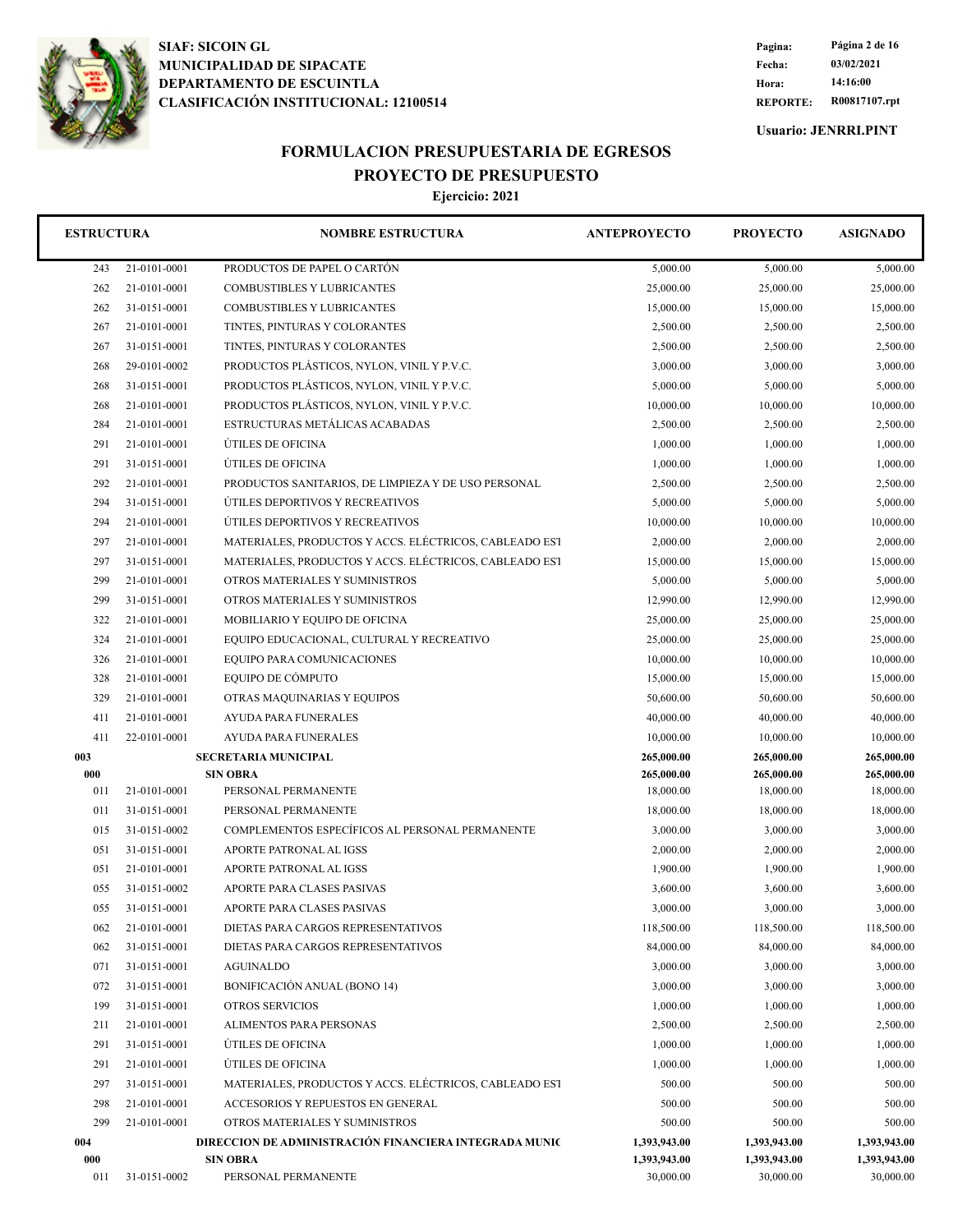

**REPORTE: R00817107.rpt Hora: 14:16:00 Fecha: 03/02/2021 Pagina: Página 3 de 16**

**Usuario: JENRRI.PINT**

## **FORMULACION PRESUPUESTARIA DE EGRESOS PROYECTO DE PRESUPUESTO**

| <b>ESTRUCTURA</b> |              | <b>NOMBRE ESTRUCTURA</b>                          | <b>ANTEPROYECTO</b> | <b>PROYECTO</b> | <b>ASIGNADO</b> |
|-------------------|--------------|---------------------------------------------------|---------------------|-----------------|-----------------|
| 011               | 21-0101-0001 | PERSONAL PERMANENTE                               | 250,000.00          | 250,000.00      | 250,000.00      |
| 011               | 22-0101-0001 | PERSONAL PERMANENTE                               | 115,000.00          | 115,000.00      | 115,000.00      |
| 011               | 31-0151-0001 | PERSONAL PERMANENTE                               | 91,000.00           | 91,000.00       | 91,000.00       |
| 015               | 21-0101-0001 | COMPLEMENTOS ESPECÍFICOS AL PERSONAL PERMANENTE   | 12,000.00           | 12,000.00       | 12,000.00       |
| 015               | 31-0151-0001 | COMPLEMENTOS ESPECÍFICOS AL PERSONAL PERMANENTE   | 15,000.00           | 15,000.00       | 15,000.00       |
| 041               | 21-0101-0001 | SERVICIOS EXTRAORDINARIOS DE PERSONAL PERMANENTE  | 6,000.00            | 6,000.00        | 6,000.00        |
| 041               | 31-0151-0001 | SERVICIOS EXTRAORDINARIOS DE PERSONAL PERMANENTE  | 6,000.00            | 6,000.00        | 6,000.00        |
| 051               | 31-0151-0001 | APORTE PATRONAL AL IGSS                           | 23,800.00           | 23,800.00       | 23,800.00       |
| 051               | 21-0101-0001 | APORTE PATRONAL AL IGSS                           | 28,100.00           | 28,100.00       | 28,100.00       |
| 055               | 31-0151-0001 | APORTE PARA CLASES PASIVAS                        | 22,600.00           | 22,600.00       | 22,600.00       |
| 055               | 21-0101-0001 | APORTE PARA CLASES PASIVAS                        | 26,000.00           | 26,000.00       | 26,000.00       |
| 071               | 21-0101-0001 | <b>AGUINALDO</b>                                  | 3,000.00            | 3,000.00        | 3,000.00        |
| 071               | 31-0151-0001 | <b>AGUINALDO</b>                                  | 37,500.00           | 37,500.00       | 37,500.00       |
| 072               | 31-0151-0001 | BONIFICACIÓN ANUAL (BONO 14)                      | 32,700.00           | 32,700.00       | 32,700.00       |
| 072               | 31-0151-0002 | BONIFICACIÓN ANUAL (BONO 14)                      | 7,800.00            | 7,800.00        | 7,800.00        |
| 111               | 21-0101-0001 | ENERGÍA ELÉCTRICA                                 | 52,125.00           | 52,125.00       | 52,125.00       |
| 111               | 31-0151-0001 | ENERGÍA ELÉCTRICA                                 | 56,600.00           | 56,600.00       | 56,600.00       |
| 111               | 22-0101-0001 | ENERGÍA ELÉCTRICA                                 | 14,105.00           | 14,105.00       | 14,105.00       |
| 113               | 21-0101-0001 | <b>TELEFONÍA</b>                                  | 25,000.00           | 25,000.00       | 25,000.00       |
| 113               | 31-0151-0001 | <b>TELEFONÍA</b>                                  | 25,000.00           | 25,000.00       | 25,000.00       |
| 121               | 21-0101-0001 | DIVULGACIÓN E INFORMACIÓN                         | 1,000.00            | 1,000.00        | 1,000.00        |
| 122               | 31-0151-0001 | IMPRESIÓN, ENCUADERNACIÓN Y REPRODUCCIÓN          | 5,700.00            | 5,700.00        | 5,700.00        |
| 122               | 29-0101-0002 | IMPRESIÓN, ENCUADERNACIÓN Y REPRODUCCIÓN          | 10,263.00           | 10,263.00       | 10,263.00       |
| 151               | 21-0101-0001 | ARRENDAMIENTO DE EDIFICIOS Y LOCALES              | 6,000.00            | 6,000.00        | 6,000.00        |
| 151               | 31-0151-0001 | ARRENDAMIENTO DE EDIFICIOS Y LOCALES              | 66,000.00           | 66,000.00       | 66,000.00       |
| 162               | 31-0151-0001 | MANTENIMIENTO Y REPARACIÓN DE EQUIPO DE OFICINA   | 2,000.00            | 2,000.00        | 2,000.00        |
| 171               | 31-0151-0001 | MANTENIMIENTO Y REPARACIÓN DE EDIFICIOS           | 4,000.00            | 4,000.00        | 4,000.00        |
| 174               | 31-0151-0001 | MANTENIMIENTO Y REPARACIÓN DE INSTALACIONES       | 1,000.00            | 1,000.00        | 1,000.00        |
| 189               | 31-0151-0001 | OTROS ESTUDIOS Y/O SERVICIOS                      | 69,400.00           | 69,400.00       | 69,400.00       |
| 189               | 21-0101-0001 | OTROS ESTUDIOS Y/O SERVICIOS                      | 110,000.00          | 110,000.00      | 110,000.00      |
| 191               | 21-0101-0001 | PRIMAS Y GASTOS DE SEGUROS Y FIANZAS              | 25,000.00           | 25,000.00       | 25,000.00       |
| 191               | 31-0151-0001 | PRIMAS Y GASTOS DE SEGUROS Y FIANZAS              | 25,000.00           | 25,000.00       | 25,000.00       |
| 194               | 21-0101-0001 | GASTOS BANCARIOS, COMISIONES Y OTROS GASTOS       | 11,500.00           | 11,500.00       | 11,500.00       |
| 194               | 31-0151-0001 | GASTOS BANCARIOS, COMISIONES Y OTROS GASTOS       | 9,500.00            | 9,500.00        | 9,500.00        |
| 195               | 31-0151-0001 | <b>IMPUESTOS, DERECHOS Y TASAS</b>                | 8,000.00            | 8,000.00        | 8,000.00        |
| 195               | 21-0101-0001 | <b>IMPUESTOS, DERECHOS Y TASAS</b>                | 5,000.00            | 5,000.00        | 5,000.00        |
| 199               | 21-0101-0001 | OTROS SERVICIOS                                   | 1,000.00            | 1,000.00        | 1,000.00        |
| 199               | 31-0151-0001 | OTROS SERVICIOS                                   | 7,000.00            | 7,000.00        | 7,000.00        |
| 211               | 31-0151-0001 | ALIMENTOS PARA PERSONAS                           | 7,000.00            | 7,000.00        | 7,000.00        |
| 211               | 31-0151-0002 | ALIMENTOS PARA PERSONAS                           | 1,000.00            | 1,000.00        | 1,000.00        |
| 211               | 21-0101-0001 | ALIMENTOS PARA PERSONAS                           | 1,000.00            | 1,000.00        | 1,000.00        |
| 233               | 31-0151-0001 | PRENDAS DE VESTIR                                 | 1,000.00            | 1,000.00        | 1,000.00        |
| 241               | 31-0151-0001 | PAPEL DE ESCRITORIO                               | 8,000.00            | 8,000.00        | 8,000.00        |
| 241               | 21-0101-0001 | PAPEL DE ESCRITORIO                               | 1,000.00            | 1,000.00        | 1,000.00        |
| 242               | 21-0101-0001 | PAPELES COMERCIALES, CARTULINAS, CARTONES Y OTROS | 1,000.00            | 1,000.00        | 1,000.00        |
| 243               | 21-0101-0001 | PRODUCTOS DE PAPEL O CARTÓN                       | 1,000.00            | 1,000.00        | 1,000.00        |
| 243               | 31-0151-0001 | PRODUCTOS DE PAPEL O CARTÓN                       | 7,000.00            | 7,000.00        | 7,000.00        |
| 244               | 31-0151-0001 | PRODUCTOS DE ARTES GRÁFICAS                       | 1,000.00            | 1,000.00        | 1,000.00        |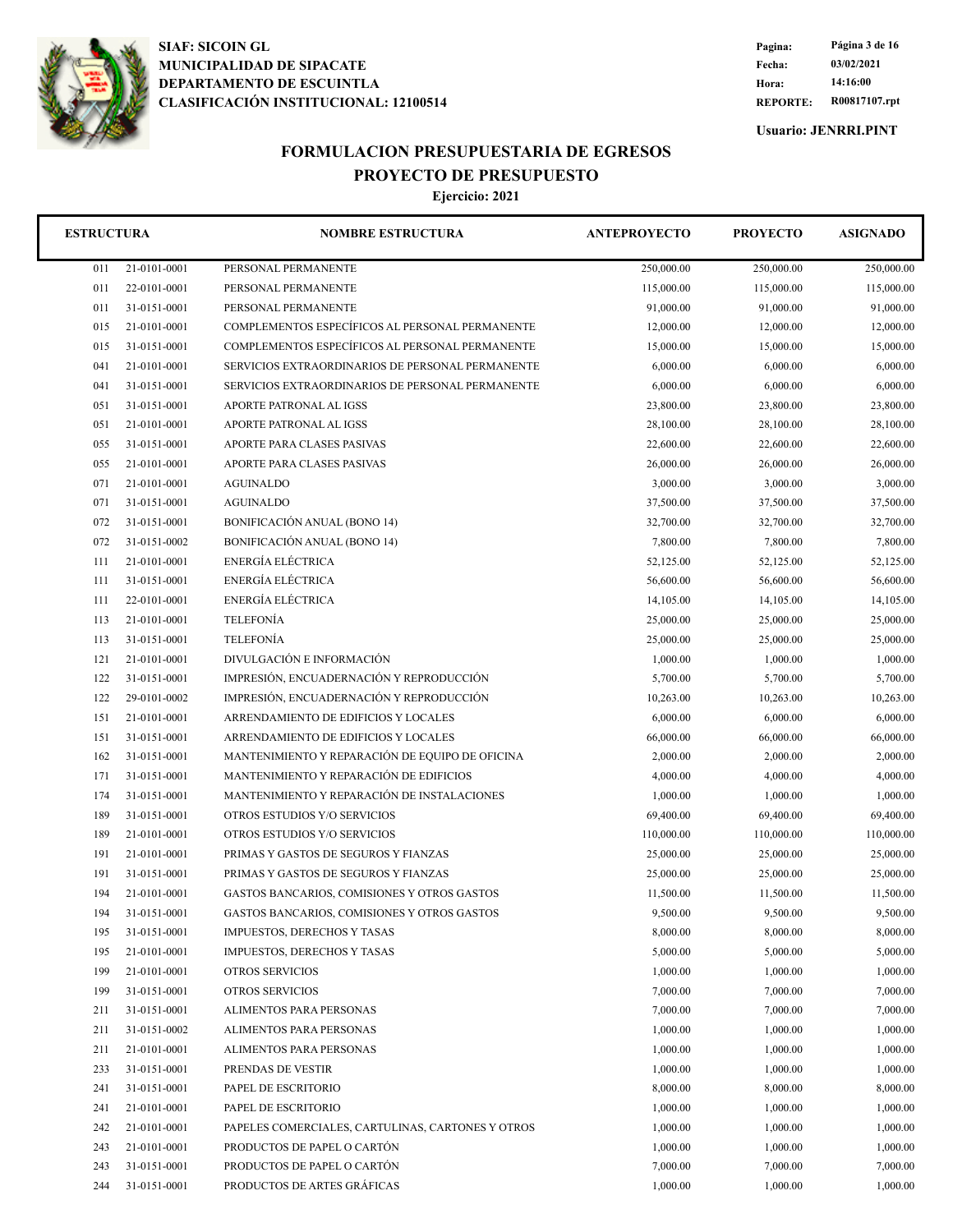

**REPORTE: R00817107.rpt Hora: 14:16:00 Fecha: 03/02/2021 Pagina: Página 4 de 16**

**Usuario: JENRRI.PINT**

## **FORMULACION PRESUPUESTARIA DE EGRESOS PROYECTO DE PRESUPUESTO**

| <b>ESTRUCTURA</b> |              | <b>NOMBRE ESTRUCTURA</b>                               | <b>ANTEPROYECTO</b> | <b>PROYECTO</b> | <b>ASIGNADO</b> |
|-------------------|--------------|--------------------------------------------------------|---------------------|-----------------|-----------------|
| 247               | 31-0151-0001 | <b>ESPECIES TIMBRADAS Y VALORES</b>                    | 5,000.00            | 5,000.00        | 5,000.00        |
| 249               | 21-0101-0001 | OTROS PRODUCTOS DE PAPEL, CARTÓN E IMPRESOS            | 2,000.00            | 2,000.00        | 2,000.00        |
| 262               | 21-0101-0001 | <b>COMBUSTIBLES Y LUBRICANTES</b>                      | 4,000.00            | 4,000.00        | 4,000.00        |
| 262               | 31-0151-0001 | <b>COMBUSTIBLES Y LUBRICANTES</b>                      | 10,000.00           | 10,000.00       | 10,000.00       |
| 266               | 31-0151-0001 | PRODUCTOS MEDICINALES Y FARMACEUTICOS                  | 500.00              | 500.00          | 500.00          |
| 267               | 31-0151-0001 | TINTES, PINTURAS Y COLORANTES                          | 8,000.00            | 8,000.00        | 8,000.00        |
| 267               | 21-0101-0001 | TINTES, PINTURAS Y COLORANTES                          | 2,500.00            | 2,500.00        | 2,500.00        |
| 268               | 21-0101-0001 | PRODUCTOS PLÁSTICOS, NYLON, VINIL Y P.V.C.             | 1,000.00            | 1,000.00        | 1,000.00        |
| 268               | 31-0151-0001 | PRODUCTOS PLÁSTICOS, NYLON, VINIL Y P.V.C.             | 7,000.00            | 7,000.00        | 7,000.00        |
| 291               | 31-0151-0001 | ÚTILES DE OFICINA                                      | 4,500.00            | 4,500.00        | 4,500.00        |
| 291               | 21-0101-0001 | ÚTILES DE OFICINA                                      | 1,500.00            | 1,500.00        | 1,500.00        |
| 292               | 31-0151-0001 | PRODUCTOS SANITARIOS, DE LIMPIEZA Y DE USO PERSONAL    | 600.00              | 600.00          | 600.00          |
| 292               | 21-0101-0001 | PRODUCTOS SANITARIOS, DE LIMPIEZA Y DE USO PERSONAL    | 500.00              | 500.00          | 500.00          |
| 294               | 31-0151-0001 | ÚTILES DEPORTIVOS Y RECREATIVOS                        | 1,000.00            | 1,000.00        | 1,000.00        |
| 297               | 31-0151-0001 | MATERIALES, PRODUCTOS Y ACCS. ELÉCTRICOS, CABLEADO EST | 1,500.00            | 1,500.00        | 1,500.00        |
| 299               | 22-0101-0001 | OTROS MATERIALES Y SUMINISTROS                         | 1,000.00            | 1,000.00        | 1,000.00        |
| 299               | 31-0151-0001 | OTROS MATERIALES Y SUMINISTROS                         | 1,500.00            | 1,500.00        | 1,500.00        |
| 322               | 21-0101-0001 | MOBILIARIO Y EQUIPO DE OFICINA                         | 25,000.00           | 25,000.00       | 25,000.00       |
| 328               | 21-0101-0001 | EQUIPO DE CÓMPUTO                                      | 25,000.00           | 25,000.00       | 25,000.00       |
| 329               | 21-0101-0001 | OTRAS MAQUINARIAS Y EQUIPOS                            | 5,000.00            | 5,000.00        | 5,000.00        |
| 413               | 21-0101-0001 | INDEMNIZACIONES AL PERSONAL                            | 5,000.00            | 5,000.00        | 5,000.00        |
| 413               | 31-0151-0001 | INDEMNIZACIONES AL PERSONAL                            | 2,150.00            | 2,150.00        | 2,150.00        |
| 415               | 31-0151-0001 | VACACIONES PAGADAS POR RETIRO                          | 4,000.00            | 4,000.00        | 4,000.00        |
| 005               |              | DIRECCION MUNICIPAL DE PLANIFICACION (DMP)             | 783,537.00          | 783,537.00      | 783,537.00      |
| 000               |              | <b>SIN OBRA</b>                                        | 783,537.00          | 783,537.00      | 783,537.00      |
| 011               | 31-0151-0001 | PERSONAL PERMANENTE                                    | 57,600.00           | 57,600.00       | 57,600.00       |
| 011               | 31-0151-0002 | PERSONAL PERMANENTE                                    | 26,400.00           | 26,400.00       | 26,400.00       |
| 011               | 21-0101-0001 | PERSONAL PERMANENTE                                    | 120,000.00          | 120,000.00      | 120,000.00      |
| 015               | 31-0151-0001 | COMPLEMENTOS ESPECÍFICOS AL PERSONAL PERMANENTE        | 6,000.00            | 6,000.00        | 6,000.00        |
| 022               | 31-0151-0001 | PERSONAL POR CONTRATO                                  | 32,200.00           | 32,200.00       | 32,200.00       |
| 022               | 21-0101-0001 | PERSONAL POR CONTRATO                                  | 50,000.00           | 50,000.00       | 50,000.00       |
| 027               | 21-0101-0001 | COMPLEMENTOS ESPECÍFICOS AL PERSONAL TEMPORAL          | 6,000.00            | 6,000.00        | 6,000.00        |
| 029               | 22-0101-0001 | OTRAS REMUNERACIONES DE PERSONAL TEMPORAL              | 15,500.00           | 15,500.00       | 15,500.00       |
| 029               | 31-0151-0001 | OTRAS REMUNERACIONES DE PERSONAL TEMPORAL              | 69,500.00           | 69,500.00       | 69,500.00       |
| 029               | 21-0101-0001 | OTRAS REMUNERACIONES DE PERSONAL TEMPORAL              | 155,000.00          | 155,000.00      | 155,000.00      |
| 041               | 21-0101-0001 | SERVICIOS EXTRAORDINARIOS DE PERSONAL PERMANENTE       | 3,000.00            | 3,000.00        | 3,000.00        |
| 041               | 31-0151-0001 | SERVICIOS EXTRAORDINARIOS DE PERSONAL PERMANENTE       | 3,000.00            | 3,000.00        | 3,000.00        |
| 042               | 21-0101-0001 | SERVICIOS EXTRAORDINARIOS DE PERSONAL TEMPORAL         | 6,000.00            | 6,000.00        | 6,000.00        |
| 051               | 21-0101-0001 | APORTE PATRONAL AL IGSS                                | 9,000.00            | 9,000.00        | 9,000.00        |
| 051               | 31-0151-0001 | APORTE PATRONAL AL IGSS                                | 17,500.00           | 17,500.00       | 17,500.00       |
| 051               | 22-0101-0001 | APORTE PATRONAL AL IGSS                                | 4,100.00            | 4,100.00        | 4,100.00        |
| 055               | 31-0151-0001 | APORTE PARA CLASES PASIVAS                             | 16,500.00           | 16,500.00       | 16,500.00       |
| 055               | 21-0101-0001 | APORTE PARA CLASES PASIVAS                             | 12,200.00           | 12,200.00       | 12,200.00       |
| 071               | 21-0101-0001 | AGUINALDO                                              | 5,000.00            | 5,000.00        | 5,000.00        |
| 071               | 31-0151-0001 | <b>AGUINALDO</b>                                       | 18,800.00           | 18,800.00       | 18,800.00       |
| 072               | 21-0101-0001 | <b>BONIFICACIÓN ANUAL (BONO 14)</b>                    | 5,000.00            | 5,000.00        | 5,000.00        |
| 072               | 31-0151-0001 | <b>BONIFICACIÓN ANUAL (BONO 14)</b>                    | 18,800.00           | 18,800.00       | 18,800.00       |
| 122               | 21-0101-0001 | IMPRESIÓN, ENCUADERNACIÓN Y REPRODUCCIÓN               | 1,000.00            | 1,000.00        | 1,000.00        |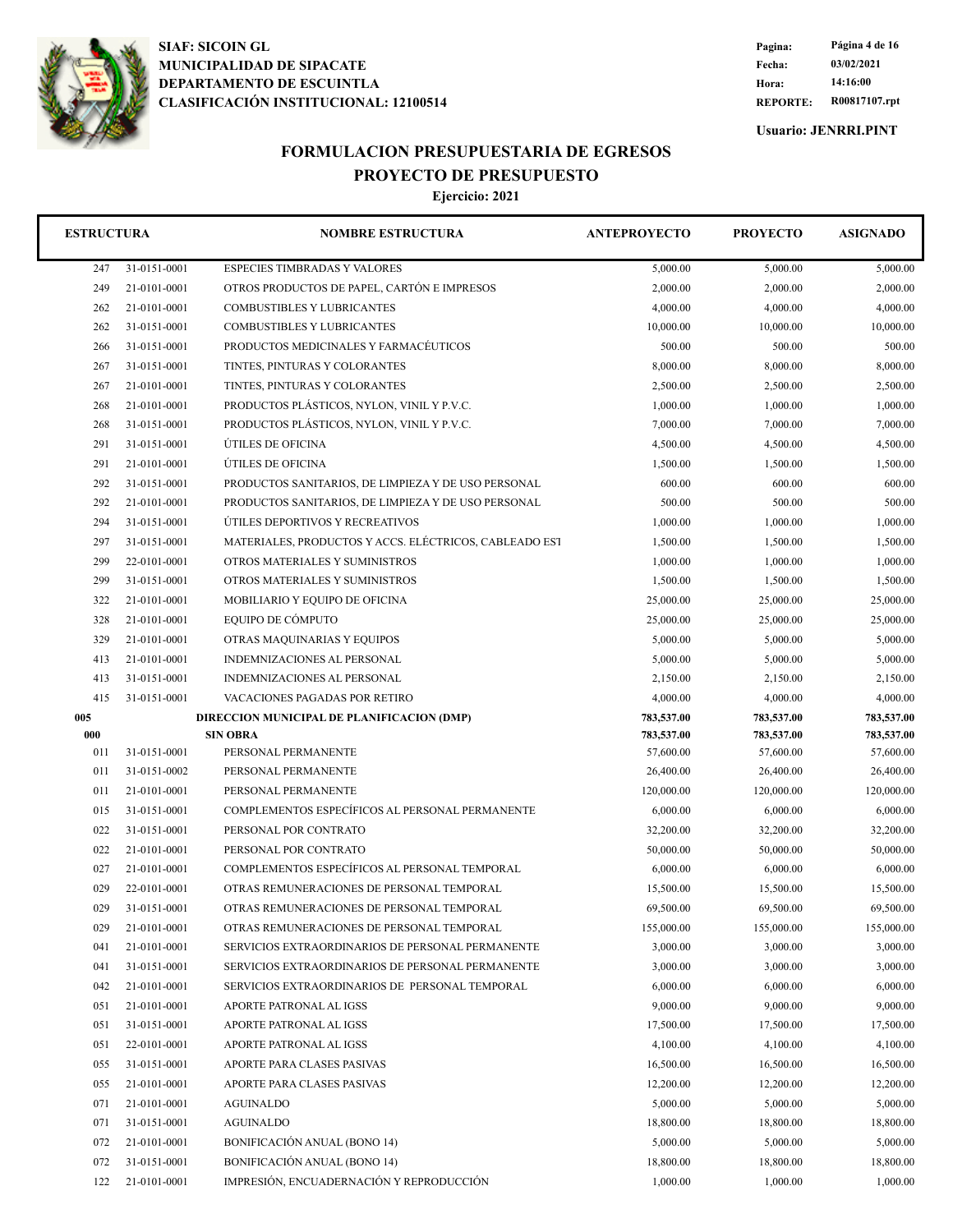

**REPORTE: R00817107.rpt Hora: 14:16:00 Fecha: 03/02/2021 Pagina: Página 5 de 16**

**Usuario: JENRRI.PINT**

# **FORMULACION PRESUPUESTARIA DE EGRESOS PROYECTO DE PRESUPUESTO**

| <b>ESTRUCTURA</b> |              | <b>NOMBRE ESTRUCTURA</b>                                 | <b>ANTEPROYECTO</b>      | <b>PROYECTO</b>          | <b>ASIGNADO</b>          |
|-------------------|--------------|----------------------------------------------------------|--------------------------|--------------------------|--------------------------|
| 122               | 29-0101-0002 | IMPRESIÓN, ENCUADERNACIÓN Y REPRODUCCIÓN                 | 1,237.00                 | 1,237.00                 | 1,237.00                 |
| 181               | 21-0101-0001 | ESTUDIOS, INVESTIGACIONES Y PROYECTOS DE PRE-FACTIBILID  | 7,200.00                 | 7,200.00                 | 7,200.00                 |
| 188               | 31-0151-0001 | SERVICIOS DE INGENIERÍA, ARQUITECTURA Y SUPERVISIÓN DE O | 48,000.00                | 48,000.00                | 48,000.00                |
| 188               | 21-0101-0001 | SERVICIOS DE INGENIERÍA, ARQUITECTURA Y SUPERVISIÓN DE O | 24,000.00                | 24,000.00                | 24,000.00                |
| 189               | 31-0151-0001 | OTROS ESTUDIOS Y/O SERVICIOS                             | 1,000.00                 | 1,000.00                 | 1,000.00                 |
| 199               | 31-0151-0001 | <b>OTROS SERVICIOS</b>                                   | 1,000.00                 | 1,000.00                 | 1,000.00                 |
| 211               | 31-0151-0001 | ALIMENTOS PARA PERSONAS                                  | 5,000.00                 | 5,000.00                 | 5,000.00                 |
| 211               | 21-0101-0001 | <b>ALIMENTOS PARA PERSONAS</b>                           | 1,000.00                 | 1,000.00                 | 1,000.00                 |
| 233               | 31-0151-0001 | PRENDAS DE VESTIR                                        | 500.00                   | 500.00                   | 500.00                   |
| 241               | 31-0151-0001 | PAPEL DE ESCRITORIO                                      | 2,000.00                 | 2,000.00                 | 2,000.00                 |
| 242               | 21-0101-0001 | PAPELES COMERCIALES, CARTULINAS, CARTONES Y OTROS        | 500.00                   | 500.00                   | 500.00                   |
| 243               | 21-0101-0001 | PRODUCTOS DE PAPEL O CARTÓN                              | 1,000.00                 | 1,000.00                 | 1,000.00                 |
| 244               | 21-0101-0001 | PRODUCTOS DE ARTES GRÁFICAS                              | 1,000.00                 | 1,000.00                 | 1,000.00                 |
| 249               | 21-0101-0001 | OTROS PRODUCTOS DE PAPEL, CARTÓN E IMPRESOS              | 1,000.00                 | 1,000.00                 | 1,000.00                 |
| 262               | 21-0101-0001 | <b>COMBUSTIBLES Y LUBRICANTES</b>                        | 2,000.00                 | 2,000.00                 | 2,000.00                 |
| 262               | 31-0151-0001 | <b>COMBUSTIBLES Y LUBRICANTES</b>                        | 3,000.00                 | 3,000.00                 | 3,000.00                 |
| 267               | 21-0101-0001 | TINTES, PINTURAS Y COLORANTES                            | 3,000.00                 | 3,000.00                 | 3,000.00                 |
| 267               | 31-0151-0001 | TINTES, PINTURAS Y COLORANTES                            | 1,000.00                 | 1,000.00                 | 1,000.00                 |
| 268               | 31-0151-0001 | PRODUCTOS PLÁSTICOS, NYLON, VINIL Y P.V.C.               | 500.00                   | 500.00                   | 500.00                   |
| 268               | 21-0101-0001 | PRODUCTOS PLÁSTICOS, NYLON, VINIL Y P.V.C.               | 500.00                   | 500.00                   | 500.00                   |
| 291               | 21-0101-0001 | ÚTILES DE OFICINA                                        | 3,000.00                 | 3,000.00                 | 3,000.00                 |
| 297               | 31-0151-0001 | MATERIALES, PRODUCTOS Y ACCS. ELÉCTRICOS, CABLEADO EST   | 500.00                   | 500.00                   | 500.00                   |
| 299               | 21-0101-0001 | OTROS MATERIALES Y SUMINISTROS                           | 1,000.00                 | 1,000.00                 | 1,000.00                 |
| 322               | 21-0101-0001 | MOBILIARIO Y EQUIPO DE OFICINA                           | 5,000.00                 | 5,000.00                 | 5,000.00                 |
| 328               | 21-0101-0001 | EQUIPO DE CÓMPUTO                                        | 5,000.00                 | 5,000.00                 | 5,000.00                 |
| 413               | 21-0101-0001 | INDEMNIZACIONES AL PERSONAL                              | 3,000.00                 | 3,000.00                 | 3,000.00                 |
| 415               | 21-0101-0001 | VACACIONES PAGADAS POR RETIRO                            | 3,500.00                 | 3,500.00                 | 3,500.00                 |
| 006               |              | UNIDAD DE AUDITORIA INTERNA MUNICIPAL (UDAIM)            | 200,200.00               | 200,200.00               | 200,200.00               |
| 000               |              | <b>SIN OBRA</b>                                          | 200,200.00               | 200,200.00               | 200,200.00               |
| 184               | 31-0151-0001 | SERVICIOS ECONÓMICOS, FINANCIEROS, CONTABLES Y DE AUDI   | 50,100.00                | 50,100.00                | 50,100.00                |
| 184               | 21-0101-0001 | SERVICIOS ECONÓMICOS, FINANCIEROS, CONTABLES Y DE AUDI   | 150,100.00               | 150,100.00               | 150,100.00               |
| 007<br>000        |              | DEPARTAMENTO DE COMPRAS<br><b>SIN OBRA</b>               | 280,750.00<br>280,750.00 | 280,750.00<br>280,750.00 | 280,750.00<br>280,750.00 |
| 011               | 21-0101-0001 | PERSONAL PERMANENTE                                      | 63,200.00                | 63,200.00                | 63,200.00                |
| 011               | 31-0151-0001 | PERSONAL PERMANENTE                                      | 25,000.00                | 25,000.00                | 25,000.00                |
| 015               | 21-0101-0001 | COMPLEMENTOS ESPECÍFICOS AL PERSONAL PERMANENTE          | 3,000.00                 | 3,000.00                 | 3,000.00                 |
| 022               | 21-0101-0001 | PERSONAL POR CONTRATO                                    | 18,900.00                | 18,900.00                | 18,900.00                |
| 022               | 31-0151-0001 | PERSONAL POR CONTRATO                                    | 17,100.00                | 17,100.00                | 17,100.00                |
| 027               | 21-0101-0001 | COMPLEMENTOS ESPECÍFICOS AL PERSONAL TEMPORAL            | 3,000.00                 | 3,000.00                 | 3,000.00                 |
| 041               | 31-0151-0001 | SERVICIOS EXTRAORDINARIOS DE PERSONAL PERMANENTE         | 4,000.00                 | 4,000.00                 | 4,000.00                 |
| 042               | 21-0101-0001 | SERVICIOS EXTRAORDINARIOS DE PERSONAL TEMPORAL           | 4,000.00                 | 4,000.00                 | 4,000.00                 |
| 051               | 21-0101-0001 | APORTE PATRONAL AL IGSS                                  | 4,300.00                 | 4,300.00                 | 4,300.00                 |
| 051               | 31-0151-0001 | APORTE PATRONAL AL IGSS                                  | 9,000.00                 | 9,000.00                 | 9,000.00                 |
| 055               | 21-0101-0001 | APORTE PARA CLASES PASIVAS                               | 5,750.00                 | 5,750.00                 | 5,750.00                 |
| 055               | 31-0151-0001 | APORTE PARA CLASES PASIVAS                               | 6,700.00                 | 6,700.00                 | 6,700.00                 |
| 071               | 31-0151-0001 | AGUINALDO                                                | 7,600.00                 | 7,600.00                 | 7,600.00                 |
| 071               | 21-0101-0001 | AGUINALDO                                                | 2,750.00                 | 2,750.00                 | 2,750.00                 |
| 072               | 21-0101-0001 | BONIFICACIÓN ANUAL (BONO 14)                             | 2,850.00                 | 2,850.00                 | 2,850.00                 |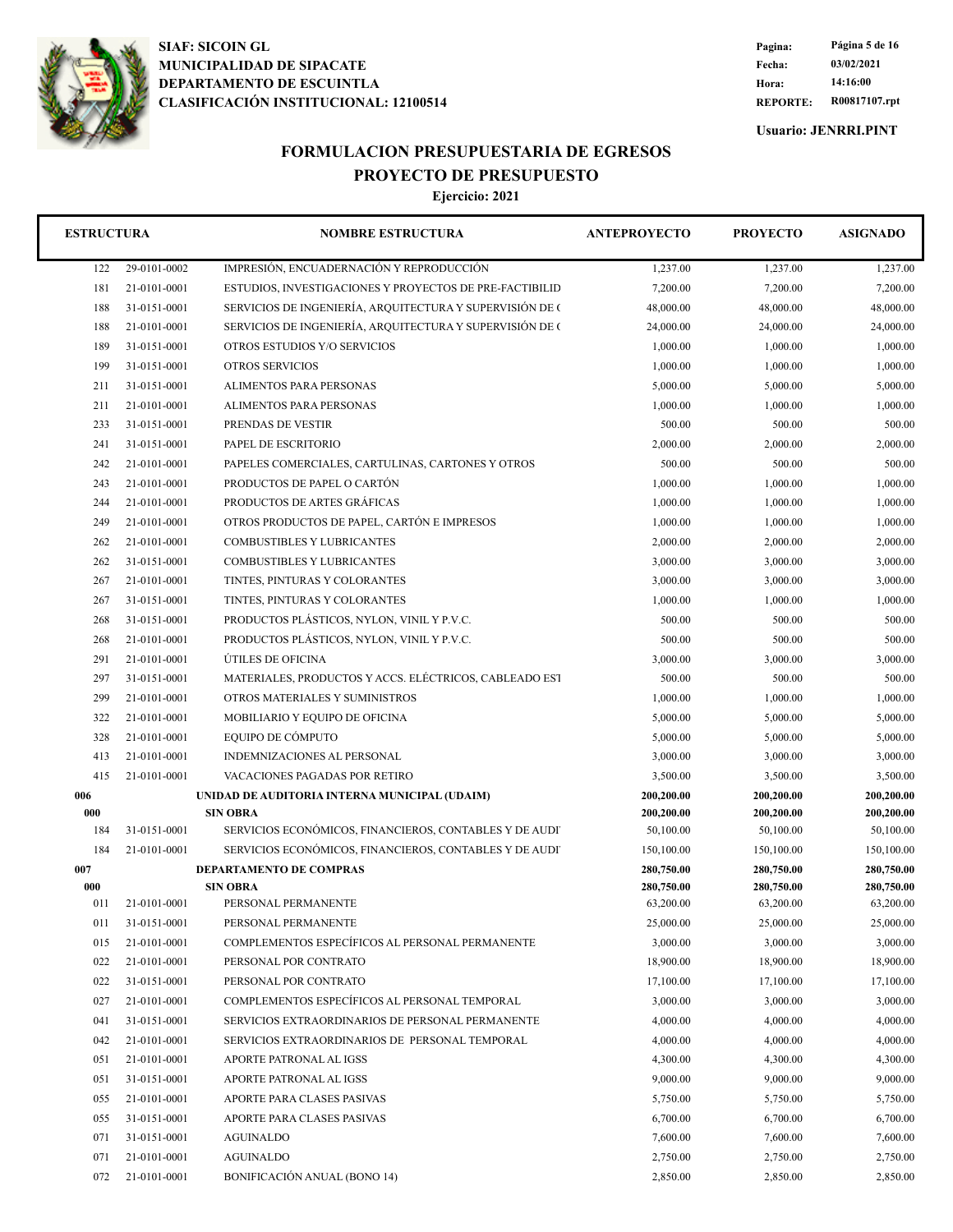

**REPORTE: R00817107.rpt Hora: 14:16:00 Fecha: 03/02/2021 Pagina: Página 6 de 16**

**Usuario: JENRRI.PINT**

## **FORMULACION PRESUPUESTARIA DE EGRESOS PROYECTO DE PRESUPUESTO**

| <b>ESTRUCTURA</b> |              | <b>NOMBRE ESTRUCTURA</b>                               | <b>ANTEPROYECTO</b> | <b>PROYECTO</b> | <b>ASIGNADO</b> |
|-------------------|--------------|--------------------------------------------------------|---------------------|-----------------|-----------------|
| 072               | 31-0151-0001 | BONIFICACIÓN ANUAL (BONO 14)                           | 7,500.00            | 7,500.00        | 7,500.00        |
| 121               | 31-0151-0001 | DIVULGACIÓN E INFORMACIÓN                              | 500.00              | 500.00          | 500.00          |
| 122               | 31-0151-0001 | IMPRESIÓN, ENCUADERNACIÓN Y REPRODUCCIÓN               | 5,000.00            | 5,000.00        | 5,000.00        |
| 122               | 21-0101-0001 | IMPRESIÓN, ENCUADERNACIÓN Y REPRODUCCIÓN               | 1,000.00            | 1,000.00        | 1,000.00        |
| 199               | 31-0151-0001 | <b>OTROS SERVICIOS</b>                                 | 5,000.00            | 5,000.00        | 5,000.00        |
| 211               | 31-0151-0001 | ALIMENTOS PARA PERSONAS                                | 1,000.00            | 1,000.00        | 1,000.00        |
| 211               | 21-0101-0001 | ALIMENTOS PARA PERSONAS                                | 2,000.00            | 2,000.00        | 2,000.00        |
| 241               | 21-0101-0001 | PAPEL DE ESCRITORIO                                    | 1,000.00            | 1,000.00        | 1,000.00        |
| 241               | 31-0151-0001 | PAPEL DE ESCRITORIO                                    | 5,000.00            | 5,000.00        | 5,000.00        |
| 242               | 21-0101-0001 | PAPELES COMERCIALES, CARTULINAS, CARTONES Y OTROS      | 1,000.00            | 1,000.00        | 1,000.00        |
| 243               | 31-0151-0001 | PRODUCTOS DE PAPEL O CARTÓN                            | 1,000.00            | 1,000.00        | 1,000.00        |
| 244               | 31-0151-0001 | PRODUCTOS DE ARTES GRÁFICAS                            | 5,000.00            | 5,000.00        | 5,000.00        |
| 249               | 21-0101-0001 | OTROS PRODUCTOS DE PAPEL, CARTÓN E IMPRESOS            | 1,000.00            | 1,000.00        | 1,000.00        |
| 261               | 21-0101-0001 | ELEMENTOS Y COMPUESTOS QUÍMICOS                        | 5,000.00            | 5,000.00        | 5,000.00        |
| 262               | 31-0151-0001 | <b>COMBUSTIBLES Y LUBRICANTES</b>                      | 5,000.00            | 5,000.00        | 5,000.00        |
| 264               | 31-0151-0001 | <b>INSECTICIDAS, FUMIGANTES Y SIMILARES</b>            | 5,000.00            | 5,000.00        | 5,000.00        |
| 267               | 21-0101-0001 | TINTES, PINTURAS Y COLORANTES                          | 1,000.00            | 1,000.00        | 1,000.00        |
| 267               | 31-0151-0001 | TINTES, PINTURAS Y COLORANTES                          | 8,000.00            | 8,000.00        | 8,000.00        |
| 268               | 21-0101-0001 | PRODUCTOS PLÁSTICOS, NYLON, VINIL Y P.V.C.             | 1,000.00            | 1,000.00        | 1,000.00        |
| 291               | 21-0101-0001 | ÚTILES DE OFICINA                                      | 1,000.00            | 1,000.00        | 1,000.00        |
| 291               | 31-0151-0001 | ÚTILES DE OFICINA                                      | 7,000.00            | 7,000.00        | 7,000.00        |
| 292               | 31-0151-0001 | PRODUCTOS SANITARIOS, DE LIMPIEZA Y DE USO PERSONAL    | 15,000.00           | 15,000.00       | 15,000.00       |
| 297               | 21-0101-0001 | MATERIALES, PRODUCTOS Y ACCS. ELÉCTRICOS, CABLEADO EST | 2,000.00            | 2,000.00        | 2,000.00        |
| 297               | 31-0151-0001 | MATERIALES, PRODUCTOS Y ACCS. ELÉCTRICOS, CABLEADO EST | 1,000.00            | 1,000.00        | 1,000.00        |
| 329               | 31-0151-0002 | OTRAS MAQUINARIAS Y EQUIPOS                            | 16,600.00           | 16,600.00       | 16,600.00       |
| 008               |              | <b>RECURSOS HUMANOS (RRHH)</b>                         | 127,750.00          | 127,750.00      | 127,750.00      |
| 000               |              | <b>SIN OBRA</b>                                        | 127,750.00          | 127,750.00      | 127,750.00      |
| 011               | 21-0101-0001 | PERSONAL PERMANENTE                                    | 43,000.00           | 43,000.00       | 43,000.00       |
| 011               | 31-0151-0001 | PERSONAL PERMANENTE                                    | 35,000.00           | 35,000.00       | 35,000.00       |
| 015               | 21-0101-0001 | COMPLEMENTOS ESPECÍFICOS AL PERSONAL PERMANENTE        | 3,000.00            | 3,000.00        | 3,000.00        |
| 041               | 31-0151-0001 | SERVICIOS EXTRAORDINARIOS DE PERSONAL PERMANENTE       | 4,000.00            | 4,000.00        | 4,000.00        |
| 051               | 31-0151-0001 | APORTE PATRONAL AL IGSS                                | 3,500.00            | 3,500.00        | 3,500.00        |
| 051               | 21-0101-0001 | APORTE PATRONAL AL IGSS                                | 4,850.00            | 4,850.00        | 4,850.00        |
| 055               | 21-0101-0001 | APORTE PARA CLASES PASIVAS                             | 4,800.00            | 4,800.00        | 4,800.00        |
| 055               | 31-0151-0001 | APORTE PARA CLASES PASIVAS                             | 3,000.00            | 3,000.00        | 3,000.00        |
| 071               | 21-0101-0001 | AGUINALDO                                              | 1,500.00            | 1,500.00        | 1,500.00        |
| 071               | 31-0151-0001 | <b>AGUINALDO</b>                                       | 5,000.00            | 5,000.00        | 5,000.00        |
| 072               | 21-0101-0001 | BONIFICACIÓN ANUAL (BONO 14)                           | 1,500.00            | 1,500.00        | 1,500.00        |
| 072               | 31-0151-0001 | BONIFICACIÓN ANUAL (BONO 14)                           | 5,000.00            | 5,000.00        | 5,000.00        |
| 211               | 31-0151-0001 | ALIMENTOS PARA PERSONAS                                | 1,000.00            | 1,000.00        | 1,000.00        |
| 241               | 31-0151-0001 | PAPEL DE ESCRITORIO                                    | 100.00              | 100.00          | 100.00          |
| 241               | 21-0101-0001 | PAPEL DE ESCRITORIO                                    | 1,000.00            | 1,000.00        | 1,000.00        |
| 242               | 31-0151-0001 | PAPELES COMERCIALES, CARTULINAS, CARTONES Y OTROS      | 1,000.00            | 1,000.00        | 1,000.00        |
| 249               | 31-0151-0001 | OTROS PRODUCTOS DE PAPEL, CARTÓN E IMPRESOS            | 1,000.00            | 1,000.00        | 1,000.00        |
| 262               | 31-0151-0001 | COMBUSTIBLES Y LUBRICANTES                             | 1,000.00            | 1,000.00        | 1,000.00        |
| 267               | 31-0151-0001 | TINTES, PINTURAS Y COLORANTES                          | 4,000.00            | 4,000.00        | 4,000.00        |
| 267               | 29-0101-0002 | TINTES, PINTURAS Y COLORANTES                          | 1,000.00            | 1,000.00        | 1,000.00        |
| 291               | 29-0101-0002 | ÚTILES DE OFICINA                                      | 500.00              | 500.00          | 500.00          |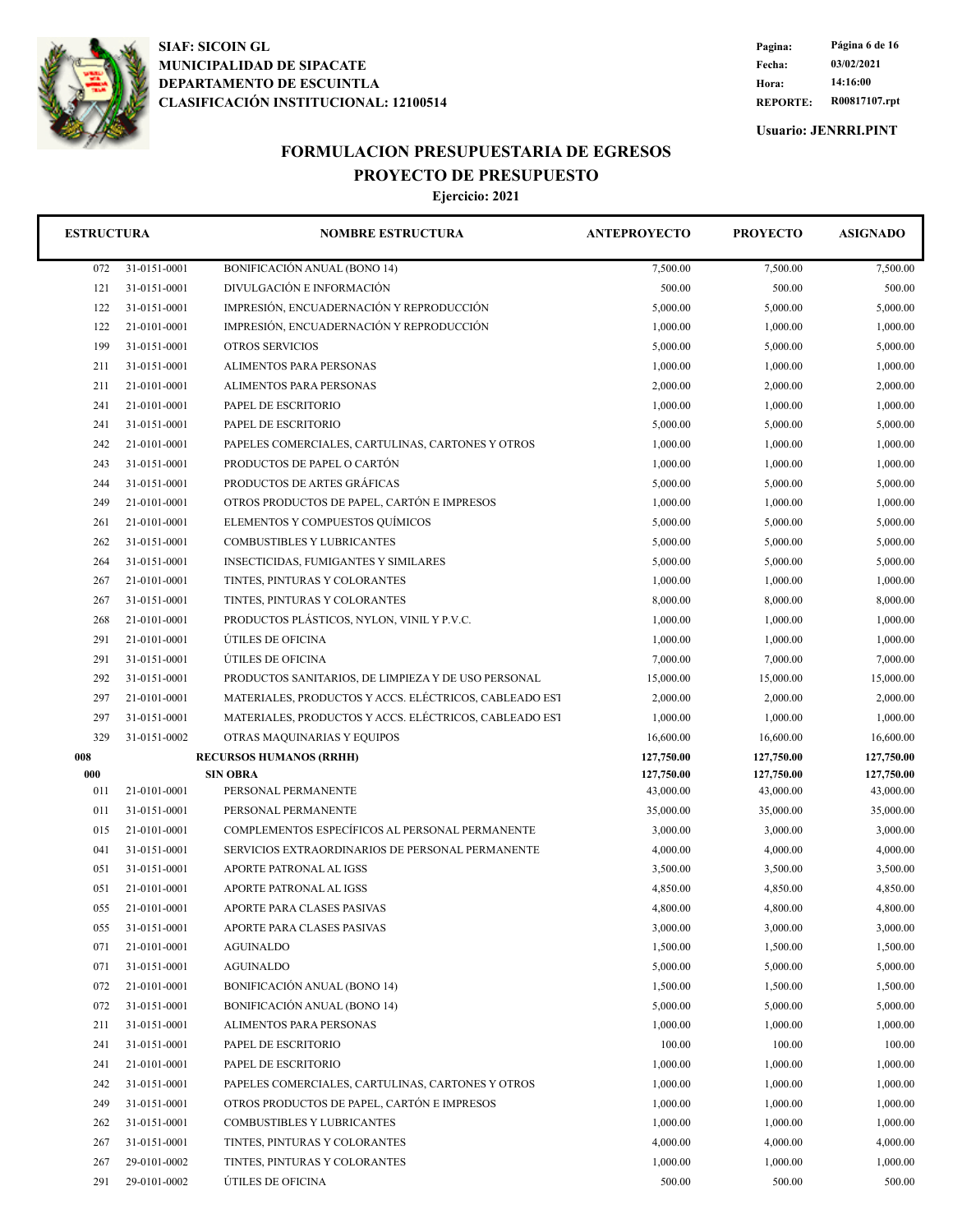

**REPORTE: R00817107.rpt Hora: 14:16:00 Fecha: 03/02/2021 Pagina: Página 7 de 16**

**Usuario: JENRRI.PINT**

## **FORMULACION PRESUPUESTARIA DE EGRESOS PROYECTO DE PRESUPUESTO**

| <b>ESTRUCTURA</b> |              | <b>NOMBRE ESTRUCTURA</b>                               | <b>ANTEPROYECTO</b> | <b>PROYECTO</b> | <b>ASIGNADO</b> |
|-------------------|--------------|--------------------------------------------------------|---------------------|-----------------|-----------------|
| 291               | 31-0151-0001 | ÚTILES DE OFICINA                                      | 1,000.00            | 1,000.00        | 1,000.00        |
| 297               | 21-0101-0001 | MATERIALES, PRODUCTOS Y ACCS. ELÉCTRICOS, CABLEADO EST | 1,000.00            | 1,000.00        | 1,000.00        |
| 299               | 21-0101-0001 | OTROS MATERIALES Y SUMINISTROS                         | 1,000.00            | 1.000.00        | 1,000.00        |
| 009               |              | UNIDAD DE LIBRE ACCESO A LA INFORMACION                | 63,100.00           | 63,100.00       | 63,100.00       |
| 000               |              | <b>SIN OBRA</b>                                        | 63,100.00           | 63,100.00       | 63,100.00       |
| 011               | 21-0101-0001 | PERSONAL PERMANENTE                                    | 14,100.00           | 14,100.00       | 14,100.00       |
| 011               | 31-0151-0001 | PERSONAL PERMANENTE                                    | 23,700.00           | 23,700.00       | 23,700.00       |
| 015               | 21-0101-0001 | COMPLEMENTOS ESPECÍFICOS AL PERSONAL PERMANENTE        | 3,000.00            | 3,000.00        | 3,000.00        |
| 041               | 31-0151-0001 | SERVICIOS EXTRAORDINARIOS DE PERSONAL PERMANENTE       | 3,000.00            | 3,000.00        | 3,000.00        |
| 051               | 31-0151-0001 | APORTE PATRONAL AL IGSS                                | 2,100.00            | 2,100.00        | 2,100.00        |
| 051               | 21-0101-0001 | APORTE PATRONAL AL IGSS                                | 2,000.00            | 2,000.00        | 2,000.00        |
| 055               | 31-0151-0001 | APORTE PARA CLASES PASIVAS                             | 3,800.00            | 3,800.00        | 3,800.00        |
| 071               | 31-0151-0001 | <b>AGUINALDO</b>                                       | 3,200.00            | 3,200.00        | 3,200.00        |
| 072               | 21-0101-0001 | <b>BONIFICACIÓN ANUAL (BONO 14)</b>                    | 3,200.00            | 3,200.00        | 3,200.00        |
| 211               | 31-0151-0001 | <b>ALIMENTOS PARA PERSONAS</b>                         | 1,000.00            | 1,000.00        | 1,000.00        |
| 241               | 31-0151-0001 | PAPEL DE ESCRITORIO                                    | 1,000.00            | 1,000.00        | 1,000.00        |
| 267               | 31-0151-0001 | TINTES, PINTURAS Y COLORANTES                          | 1,000.00            | 1,000.00        | 1,000.00        |
| 291               | 31-0151-0001 | ÚTILES DE OFICINA                                      | 1,000.00            | 1,000.00        | 1,000.00        |
| 297               | 31-0151-0001 | MATERIALES, PRODUCTOS Y ACCS. ELÉCTRICOS, CABLEADO EST | 1,000.00            | 1.000.00        | 1,000.00        |
| 010               |              | DEPARTAMENTO DE INFORMATICA                            | 88,800.00           | 88,800.00       | 88,800.00       |
| 000               |              | <b>SIN OBRA</b>                                        | 88,800.00           | 88,800.00       | 88,800.00       |
| 029               | 21-0101-0001 | OTRAS REMUNERACIONES DE PERSONAL TEMPORAL              | 26,800.00           | 26,800.00       | 26,800.00       |
| 029               | 31-0151-0001 | OTRAS REMUNERACIONES DE PERSONAL TEMPORAL              | 62,000.00           | 62,000.00       | 62,000.00       |
| 011               |              | OFICINA DEL IMPUESTO UNICO SOBRE INMUEBLES (IUSI)      | 80,800.00           | 80,800.00       | 80,800.00       |
| 000               |              | <b>SIN OBRA</b>                                        | 80,800.00           | 80,800.00       | 80,800.00       |
| 011               | 31-0151-0002 | PERSONAL PERMANENTE                                    | 51,900.00           | 51,900.00       | 51,900.00       |
| 015               | 31-0151-0002 | COMPLEMENTOS ESPECÍFICOS AL PERSONAL PERMANENTE        | 3,000.00            | 3,000.00        | 3,000.00        |
| 041               | 31-0151-0002 | SERVICIOS EXTRAORDINARIOS DE PERSONAL PERMANENTE       | 4,000.00            | 4,000.00        | 4,000.00        |
| 051               | 21-0101-0001 | APORTE PATRONAL AL IGSS                                | 1,000.00            | 1,000.00        | 1,000.00        |
| 051               | 31-0151-0002 | <b>APORTE PATRONAL AL IGSS</b>                         | 4,550.00            | 4,550.00        | 4,550.00        |
| 055               | 21-0101-0001 | APORTE PARA CLASES PASIVAS                             | 1,200.00            | 1,200.00        | 1,200.00        |
| 055               | 31-0151-0002 | APORTE PARA CLASES PASIVAS                             | 4,000.00            | 4,000.00        | 4,000.00        |
| 071               | 31-0151-0002 | <b>AGUINALDO</b>                                       | 4,325.00            | 4,325.00        | 4,325.00        |
| 072               | 31-0151-0002 | BONIFICACIÓN ANUAL (BONO 14)                           | 4,325.00            | 4,325.00        | 4,325.00        |
| 241               | 31-0151-0002 | PAPEL DE ESCRITORIO                                    | 1,000.00            | 1,000.00        | 1,000.00        |
| 267               | 31-0151-0002 | TINTES, PINTURAS Y COLORANTES                          | 500.00              | 500.00          | 500.00          |
| 291               | 31-0151-0002 | ÚTILES DE OFICINA                                      | 500.00              | 500.00          | 500.00          |
| 297               | 31-0151-0002 | MATERIALES, PRODUCTOS Y ACCS. ELÉCTRICOS, CABLEADO EST | 500.00              | 500.00          | 500.00          |
| 012               |              | DIRECCION MUNICIPAL DE LA MUJER (DMM)                  | 418,295.00          | 418,295.00      | 418,295.00      |
| 000               |              | <b>SIN OBRA</b>                                        | 418,295.00          | 418,295.00      | 418,295.00      |
| 011               | 22-0101-0001 | PERSONAL PERMANENTE                                    | 87,000.00           | 87,000.00       | 87,000.00       |
| 015               | 22-0101-0001 | COMPLEMENTOS ESPECÍFICOS AL PERSONAL PERMANENTE        | 6,000.00            | 6,000.00        | 6,000.00        |
| 022               | 22-0101-0001 | PERSONAL POR CONTRATO                                  | 36,000.00           | 36,000.00       | 36,000.00       |
| 027               | 22-0101-0001 | COMPLEMENTOS ESPECÍFICOS AL PERSONAL TEMPORAL          | 3,000.00            | 3,000.00        | 3,000.00        |
| 029               | 22-0101-0001 | OTRAS REMUNERACIONES DE PERSONAL TEMPORAL              | 92,400.00           | 92,400.00       | 92,400.00       |
| 041               | 22-0101-0001 | SERVICIOS EXTRAORDINARIOS DE PERSONAL PERMANENTE       | 4,000.00            | 4,000.00        | 4,000.00        |
| 042               | 22-0101-0001 | SERVICIOS EXTRAORDINARIOS DE PERSONAL TEMPORAL         | 4,000.00            | 4,000.00        | 4,000.00        |
| 051               | 22-0101-0001 | APORTE PATRONAL AL IGSS                                | 13,200.00           | 13,200.00       | 13,200.00       |
| 055               | 22-0101-0001 | APORTE PARA CLASES PASIVAS                             | 12,300.00           | 12,300.00       | 12,300.00       |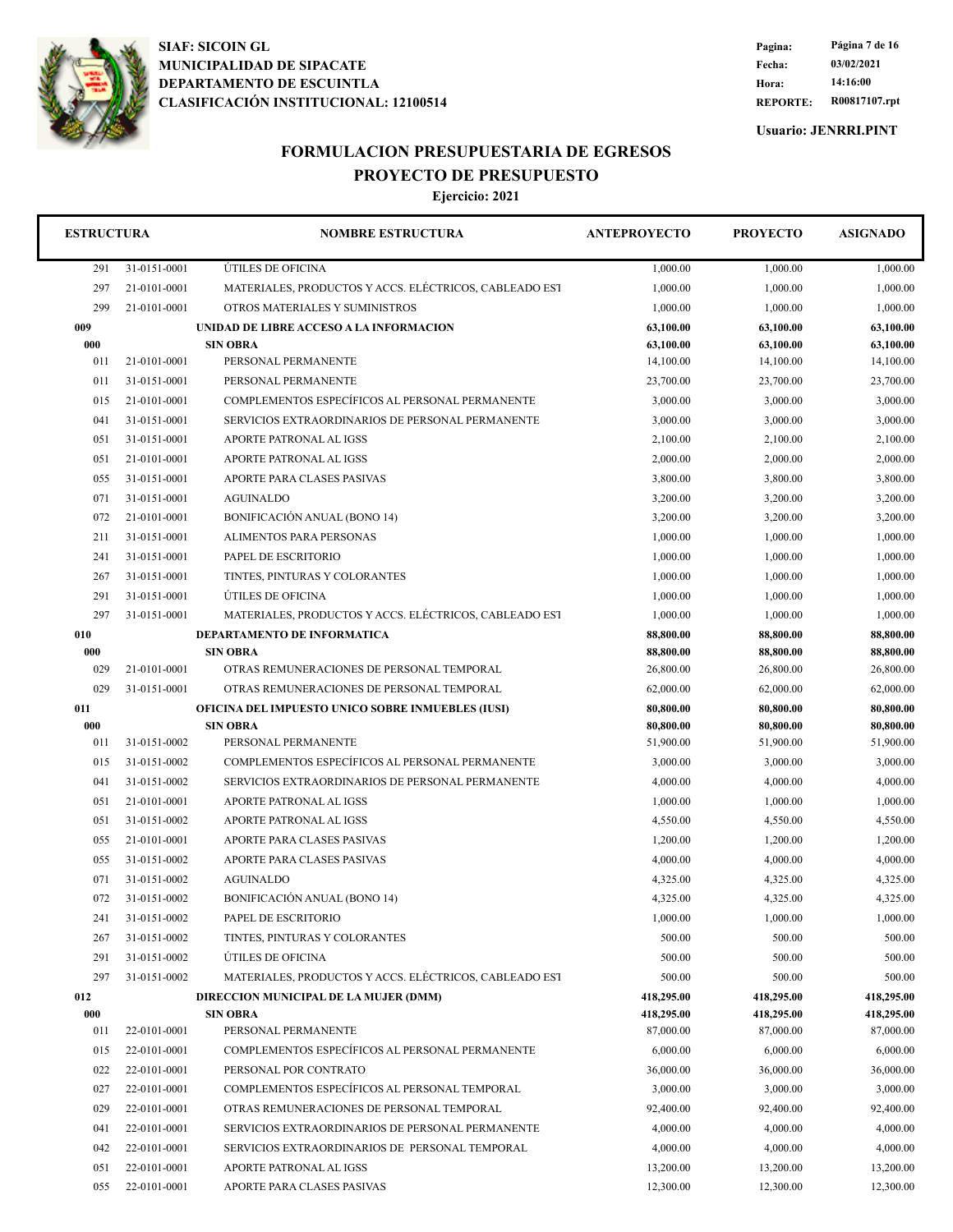

**REPORTE: R00817107.rpt Hora: 14:16:00 Fecha: 03/02/2021 Pagina: Página 8 de 16**

**Usuario: JENRRI.PINT**

## **FORMULACION PRESUPUESTARIA DE EGRESOS PROYECTO DE PRESUPUESTO**

| <b>ESTRUCTURA</b> |                 | <b>NOMBRE ESTRUCTURA</b>                                | <b>ANTEPROYECTO</b> | <b>PROYECTO</b> | <b>ASIGNADO</b> |
|-------------------|-----------------|---------------------------------------------------------|---------------------|-----------------|-----------------|
| 071               | 22-0101-0001    | <b>AGUINALDO</b>                                        | 10,250.00           | 10,250.00       | 10,250.00       |
| 072               | 22-0101-0001    | <b>BONIFICACIÓN ANUAL (BONO 14)</b>                     | 10,250.00           | 10,250.00       | 10,250.00       |
| 141               | 22-0101-0001    | TRANSPORTE DE PERSONAS                                  | 29,570.00           | 29,570.00       | 29,570.00       |
| 142               | 22-0101-0001    | <b>FLETES</b>                                           | 25,000.00           | 25,000.00       | 25,000.00       |
| 181               | 22-0101-0001    | ESTUDIOS, INVESTIGACIONES Y PROYECTOS DE PRE-FACTIBILID | 20,000.00           | 20,000.00       | 20,000.00       |
| 199               | 22-0101-0001    | <b>OTROS SERVICIOS</b>                                  | 2,825.00            | 2,825.00        | 2,825.00        |
| 211               | 22-0101-0001    | ALIMENTOS PARA PERSONAS                                 | 60,000.00           | 60,000.00       | 60,000.00       |
| 291               | 22-0101-0001    | ÚTILES DE OFICINA                                       | 1,000.00            | 1,000.00        | 1,000.00        |
| 299               | 22-0101-0001    | OTROS MATERIALES Y SUMINISTROS                          | 1,500.00            | 1,500.00        | 1,500.00        |
| 013               |                 | <b>SECRETARIA DE PRENSA</b>                             | 515,200.00          | 515,200.00      | 515,200.00      |
| 000               | <b>SIN OBRA</b> |                                                         | 515,200.00          | 515,200.00      | 515,200.00      |
| 029               | 22-0101-0001    | OTRAS REMUNERACIONES DE PERSONAL TEMPORAL               | 65,500.00           | 65,500.00       | 65,500.00       |
| 029               | 21-0101-0001    | OTRAS REMUNERACIONES DE PERSONAL TEMPORAL               | 237,900.00          | 237,900.00      | 237,900.00      |
| 029               | 31-0151-0002    | OTRAS REMUNERACIONES DE PERSONAL TEMPORAL               | 54,100.00           | 54,100.00       | 54,100.00       |
| 121               | 31-0151-0001    | DIVULGACIÓN E INFORMACIÓN                               | 10,000.00           | 10,000.00       | 10,000.00       |
| 121               | 21-0101-0001    | DIVULGACIÓN E INFORMACIÓN                               | 6,700.00            | 6,700.00        | 6,700.00        |
| 122               | 21-0101-0001    | IMPRESIÓN, ENCUADERNACIÓN Y REPRODUCCIÓN                | 2,000.00            | 2,000.00        | 2,000.00        |
| 122               | 31-0151-0001    | IMPRESIÓN, ENCUADERNACIÓN Y REPRODUCCIÓN                | 5,000.00            | 5,000.00        | 5,000.00        |
| 199               | 21-0101-0001    | <b>OTROS SERVICIOS</b>                                  | 2,000.00            | 2,000.00        | 2,000.00        |
| 199               | 31-0151-0001    | <b>OTROS SERVICIOS</b>                                  | 3,000.00            | 3,000.00        | 3,000.00        |
| 241               | 31-0151-0001    | PAPEL DE ESCRITORIO                                     | 1,000.00            | 1,000.00        | 1,000.00        |
| 267               | 31-0151-0002    | TINTES, PINTURAS Y COLORANTES                           | 500.00              | 500.00          | 500.00          |
| 267               | 31-0151-0001    | TINTES, PINTURAS Y COLORANTES                           | 10,000.00           | 10,000.00       | 10,000.00       |
| 268               | 21-0101-0001    | PRODUCTOS PLÁSTICOS, NYLON, VINIL Y P.V.C.              | 1,000.00            | 1,000.00        | 1,000.00        |
| 291               | 31-0151-0001    | ÚTILES DE OFICINA                                       | 5,000.00            | 5,000.00        | 5,000.00        |
| 299               | 22-0101-0001    | OTROS MATERIALES Y SUMINISTROS                          | 1,500.00            | 1,500.00        | 1,500.00        |
| 322               | 21-0101-0001    | MOBILIARIO Y EQUIPO DE OFICINA                          | 10,000.00           | 10,000.00       | 10,000.00       |
| 324               | 21-0101-0001    | EQUIPO EDUCACIONAL, CULTURAL Y RECREATIVO               | 25,000.00           | 25,000.00       | 25,000.00       |
| 326               | 21-0101-0001    | EQUIPO PARA COMUNICACIONES                              | 25,000.00           | 25,000.00       | 25,000.00       |
| 328               | 21-0101-0001    | EQUIPO DE CÓMPUTO                                       | 25,000.00           | 25,000.00       | 25,000.00       |
| 329               | 21-0101-0001    | OTRAS MAQUINARIAS Y EQUIPOS                             | 25,000.00           | 25,000.00       | 25,000.00       |
| 014               |                 | <b>JUZGADO DE ASUNTOS MUNICIPALES Y DE TRANSITO</b>     | 178,150.00          | 178,150.00      | 178,150.00      |
| 000               |                 | <b>SIN OBRA</b>                                         | 178,150.00          | 178,150.00      | 178,150.00      |
| 011               | 31-0151-0001    | PERSONAL PERMANENTE                                     | 44,400.00           | 44,400.00       | 44,400.00       |
| 011               | 21-0101-0001    | PERSONAL PERMANENTE                                     | 79,500.00           | 79,500.00       | 79,500.00       |
| 015               | 31-0151-0002    | COMPLEMENTOS ESPECÍFICOS AL PERSONAL PERMANENTE         | 3,000.00            | 3,000.00        | 3,000.00        |
| 015               | 31-0151-0001    | COMPLEMENTOS ESPECÍFICOS AL PERSONAL PERMANENTE         | 3,000.00            | 3,000.00        | 3,000.00        |
| 051               | 21-0101-0001    | APORTE PATRONAL AL IGSS                                 | 8,500.00            | 8,500.00        | 8,500.00        |
| 051               | 31-0151-0001    | APORTE PATRONAL AL IGSS                                 | 4,750.00            | 4,750.00        | 4,750.00        |
| 055               | 21-0101-0001    | APORTE PARA CLASES PASIVAS                              | 7,900.00            | 7,900.00        | 7,900.00        |
| 055               | 31-0151-0001    | APORTE PARA CLASES PASIVAS                              | 4,500.00            | 4,500.00        | 4,500.00        |
| 071               | 21-0101-0001    | <b>AGUINALDO</b>                                        | 10,300.00           | 10,300.00       | 10,300.00       |
| 072               | 21-0101-0001    | <b>BONIFICACIÓN ANUAL (BONO 14)</b>                     | 10,300.00           | 10,300.00       | 10,300.00       |
| 241               | 31-0151-0002    | PAPEL DE ESCRITORIO                                     | 500.00              | 500.00          | 500.00          |
| 267               | 31-0151-0002    | TINTES, PINTURAS Y COLORANTES                           | 500.00              | 500.00          | 500.00          |
| 291               | 31-0151-0002    | ÚTILES DE OFICINA                                       | 500.00              | 500.00          | 500.00          |
| 297               | 31-0151-0002    | MATERIALES, PRODUCTOS Y ACCS. ELÉCTRICOS, CABLEADO EST  | 500.00              | 500.00          | 500.00          |
| <u>11</u>         |                 | PREVENCIÓN DE LA DESNUTRICIÓN CRÓNICA                   | 4,966,000.00        | 4,966,000.00    | 4,966,000.00    |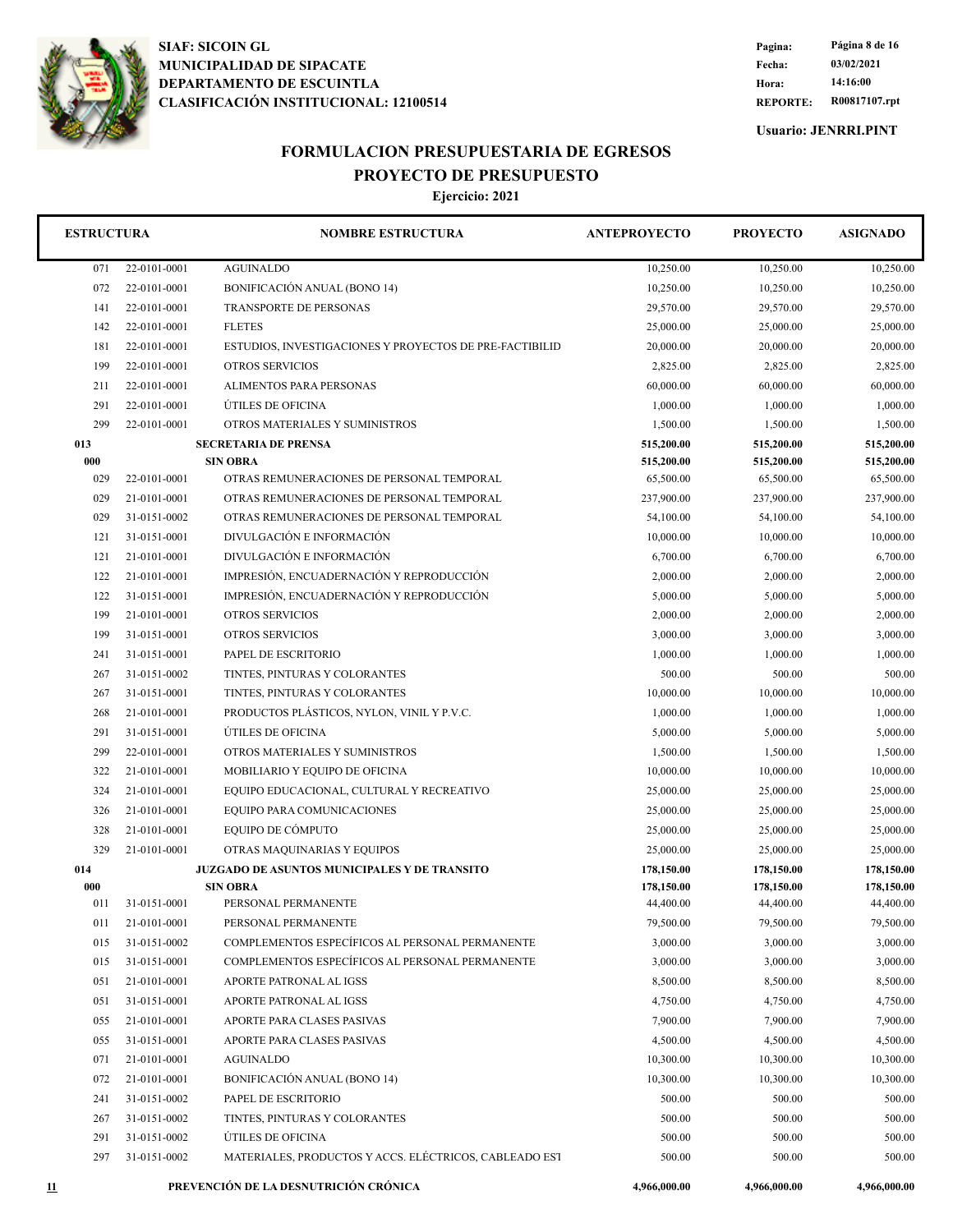

**REPORTE: R00817107.rpt Hora: 14:16:00 Fecha: 03/02/2021 Pagina: Página 9 de 16**

**Usuario: JENRRI.PINT**

#### **FORMULACION PRESUPUESTARIA DE EGRESOS PROYECTO DE PRESUPUESTO**

|     | <b>ESTRUCTURA</b><br><b>NOMBRE ESTRUCTURA</b><br><b>ANTEPROYECTO</b><br><b>PROYECTO</b> |                                                                 | <b>ASIGNADO</b> |              |              |
|-----|-----------------------------------------------------------------------------------------|-----------------------------------------------------------------|-----------------|--------------|--------------|
| 000 |                                                                                         | <b>SIN SUBPROGRAMA</b>                                          | 4,966,000.00    | 4,966,000.00 | 4,966,000.00 |
| 001 |                                                                                         | ENTREGA DE ALIMENTOS A FAMILIAS POR ACCIONES EN LA COMUN        | 4,966,000.00    | 4,966,000.00 | 4,966,000.00 |
| 001 |                                                                                         | <b>ALIMENTACION DOTACION INSUMOS PARA FAMILIAS DE ESCASOS</b>   | 4,966,000.00    | 4,966,000.00 | 4,966,000.00 |
| 000 |                                                                                         | <b>SIN OBRA</b>                                                 | 4,966,000.00    | 4,966,000.00 | 4,966,000.00 |
| 211 | 22-0101-0001                                                                            | ALIMENTOS PARA PERSONAS                                         | 1,900,000.00    | 1,900,000.00 | 1,900,000.00 |
| 211 | 21-0101-0001                                                                            | ALIMENTOS PARA PERSONAS                                         | 3,066,000.00    | 3,066,000.00 | 3,066,000.00 |
| 12  |                                                                                         | ACCESO AL AGUA POTABLE Y SANEAMIENTO BÁSICO                     | 2,095,900.00    | 2,095,900.00 | 2,095,900.00 |
| 001 |                                                                                         | <b>INCREMENTO EN ELACCESO ALAGUA POTABLE DOMICILIAR</b>         | 2,095,900.00    | 2,095,900.00 | 2,095,900.00 |
| 000 |                                                                                         | <b>SIN PROYECTO</b>                                             | 169,300.00      | 169,300.00   | 169,300.00   |
| 001 |                                                                                         | <b>MANTENIMIENTO DE LA DISTRIBUCION DE AGUA POTABLE Y DREN</b>  | 169,300.00      | 169,300.00   | 169,300.00   |
| 000 |                                                                                         | <b>SIN OBRA</b>                                                 | 169,300.00      | 169,300.00   | 169,300.00   |
| 011 | 31-0151-0001                                                                            | PERSONAL PERMANENTE                                             | 103,200.00      | 103,200.00   | 103,200.00   |
| 015 | 31-0151-0001                                                                            | COMPLEMENTOS ESPECÍFICOS AL PERSONAL PERMANENTE                 | 3,000.00        | 3,000.00     | 3,000.00     |
| 015 | 21-0101-0001                                                                            | COMPLEMENTOS ESPECÍFICOS AL PERSONAL PERMANENTE                 | 3,000.00        | 3,000.00     | 3,000.00     |
| 041 | 31-0151-0001                                                                            | SERVICIOS EXTRAORDINARIOS DE PERSONAL PERMANENTE                | 5,000.00        | 5,000.00     | 5,000.00     |
| 051 | 31-0151-0001                                                                            | APORTE PATRONAL AL IGSS                                         | 5,000.00        | 5,000.00     | 5,000.00     |
| 051 | 21-0101-0001                                                                            | APORTE PATRONAL AL IGSS                                         | 6,050.00        | 6,050.00     | 6,050.00     |
| 055 | 21-0101-0001                                                                            | APORTE PARA CLASES PASIVAS                                      | 4,150.00        | 4,150.00     | 4,150.00     |
| 055 | 31-0151-0001                                                                            | APORTE PARA CLASES PASIVAS                                      | 6,200.00        | 6,200.00     | 6,200.00     |
| 071 | 31-0151-0001                                                                            | <b>AGUINALDO</b>                                                | 8,600.00        | 8,600.00     | 8,600.00     |
| 072 | 31-0151-0001                                                                            | BONIFICACIÓN ANUAL (BONO 14)                                    | 8,600.00        | 8,600.00     | 8,600.00     |
| 413 | 21-0101-0001                                                                            | <b>INDEMNIZACIONES AL PERSONAL</b>                              | 12,000.00       | 12,000.00    | 12,000.00    |
| 415 | 21-0101-0001                                                                            | VACACIONES PAGADAS POR RETIRO                                   | 4,500.00        | 4,500.00     | 4,500.00     |
| 001 |                                                                                         | <b>FAMILIAS CON SERVICIOS DE AGUA APTA PARA CONSUMO HUMANO</b>  | 1,926,600.00    | 1,926,600.00 | 1,926,600.00 |
| 001 |                                                                                         | <b>CONSERVACION SISTEMA DE AGUA POTABLE DEL MUNICIPIO DE SI</b> | 1,926,600.00    | 1,926,600.00 | 1,926,600.00 |
| 000 |                                                                                         | <b>SIN OBRA</b>                                                 | 1,926,600.00    | 1,926,600.00 | 1,926,600.00 |
| 022 | 22-0101-0001                                                                            | PERSONAL POR CONTRATO                                           | 403,000.00      | 403,000.00   | 403,000.00   |
| 022 | 21-0101-0001                                                                            | PERSONAL POR CONTRATO                                           | 103,400.00      | 103,400.00   | 103,400.00   |
| 027 | 22-0101-0001                                                                            | COMPLEMENTOS ESPECÍFICOS AL PERSONAL TEMPORAL                   | 42,000.00       | 42,000.00    | 42,000.00    |
| 042 | 22-0101-0001                                                                            | SERVICIOS EXTRAORDINARIOS DE PERSONAL TEMPORAL                  | 42,000.00       | 42,000.00    | 42,000.00    |
| 051 | 22-0101-0001                                                                            | APORTE PATRONAL AL IGSS                                         | 54,100.00       | 54,100.00    | 54,100.00    |
| 055 | 22-0101-0001                                                                            | APORTE PARA CLASES PASIVAS                                      | 50,700.00       | 50,700.00    | 50,700.00    |
| 071 | 22-0101-0001                                                                            | <b>AGUINALDO</b>                                                | 42,200.00       | 42,200.00    | 42,200.00    |
|     |                                                                                         |                                                                 |                 |              |              |
| 072 | 22-0101-0001                                                                            | BONIFICACIÓN ANUAL (BONO 14)                                    | 42,200.00       | 42,200.00    | 42,200.00    |
| 142 | 22-0101-0001                                                                            | <b>FLETES</b>                                                   | 25,000.00       | 25,000.00    | 25,000.00    |
| 154 | 22-0101-0001                                                                            | ARRENDAMIENTO DE MAQUINARIA Y EQUIPO DE CONSTRUCCIÓ             | 115,000.00      | 115,000.00   | 115,000.00   |
| 156 | 22-0101-0001                                                                            | ARRENDAMIENTO DE OTRAS MÁQUINAS Y EQUIPO                        | 40,000.00       | 40,000.00    | 40,000.00    |
| 169 | 22-0101-0001                                                                            | MANTENIMIENTO Y REPARACIÓN DE OTRAS MAQUINARIAS Y EÇ            | 50,000.00       | 50,000.00    | 50,000.00    |
| 173 | 22-0101-0001                                                                            | MANTENIMIENTO Y REPARACIÓN DE BIENES NACIONALES DE US           | 120,000.00      | 120,000.00   | 120,000.00   |
| 199 | 22-0101-0001                                                                            | OTROS SERVICIOS                                                 | 75,000.00       | 75,000.00    | 75,000.00    |
| 214 | 22-0101-0001                                                                            | PRODUCTOS AGROFORESTALES, MADERA, CORCHO Y SUS MANU             | 20,000.00       | 20,000.00    | 20,000.00    |
| 223 | 22-0101-0001                                                                            | PIEDRA, ARCILLA Y ARENA                                         | 15,000.00       | 15,000.00    | 15,000.00    |
| 224 | 22-0101-0001                                                                            | PÓMEZ, CAL Y YESO                                               | 5,000.00        | 5,000.00     | 5,000.00     |
| 233 | 22-0101-0001                                                                            | PRENDAS DE VESTIR                                               | 12,000.00       | 12,000.00    | 12,000.00    |
| 243 | 21-0101-0001                                                                            | PRODUCTOS DE PAPEL O CARTÓN                                     | 5,000.00        | 5,000.00     | 5,000.00     |
| 254 | 21-0101-0001                                                                            | ARTÍCULOS DE CAUCHO                                             | 2,500.00        | 2,500.00     | 2,500.00     |
| 254 | 22-0101-0001                                                                            | ARTÍCULOS DE CAUCHO                                             | 2,500.00        | 2,500.00     | 2,500.00     |
| 261 | 22-0101-0001                                                                            | ELEMENTOS Y COMPUESTOS QUÍMICOS                                 | 140,000.00      | 140,000.00   | 140,000.00   |
|     | 22-0101-0001                                                                            | COMBUSTIBLES Y LUBRICANTES                                      | 10,000.00       | 10,000.00    | 10,000.00    |
| 262 |                                                                                         |                                                                 |                 |              |              |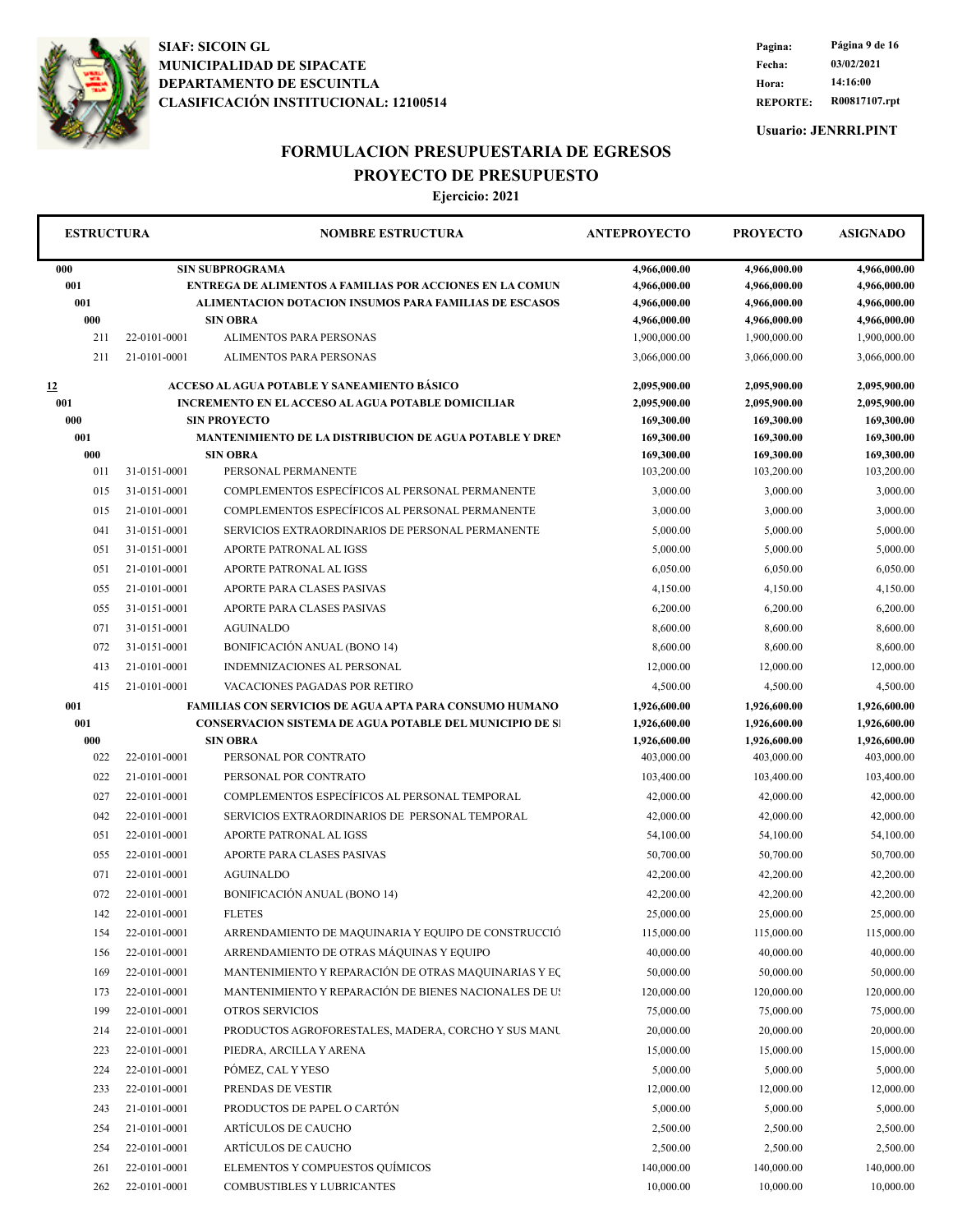

**REPORTE: R00817107.rpt Hora: 14:16:00 Fecha: 03/02/2021 Pagina: Página 10 de 16**

**Usuario: JENRRI.PINT**

## **FORMULACION PRESUPUESTARIA DE EGRESOS PROYECTO DE PRESUPUESTO**

| <b>ESTRUCTURA</b> |                              | <b>NOMBRE ESTRUCTURA</b>                                                                                  | <b>ANTEPROYECTO</b>          | <b>PROYECTO</b><br><b>ASIGNADO</b> |                              |
|-------------------|------------------------------|-----------------------------------------------------------------------------------------------------------|------------------------------|------------------------------------|------------------------------|
| 267               | 22-0101-0001                 | TINTES, PINTURAS Y COLORANTES                                                                             | 45,000.00                    | 45,000.00                          | 45,000.00                    |
| 268               | 22-0101-0001                 | PRODUCTOS PLÁSTICOS, NYLON, VINIL Y P.V.C.                                                                | 90,000.00                    | 90,000.00                          | 90,000.00                    |
| 269               | 21-0101-0001                 | OTROS PRODUCTOS QUÍMICOS Y CONEXOS                                                                        | 15,000.00                    | 15,000.00                          | 15,000.00                    |
| 273               | 22-0101-0001                 | PRODUCTOS DE LOZA Y PORCELANA                                                                             | 10,000.00                    | 10,000.00                          | 10,000.00                    |
| 274               | 22-0101-0001                 | <b>CEMENTO</b>                                                                                            | 35,000.00                    | 35,000.00                          | 35,000.00                    |
| 275               | 21-0101-0001                 | PRODUCTOS DE CEMENTO, PÓMEZ, ASBESTO Y YESO                                                               | 10,000.00                    | 10,000.00                          | 10,000.00                    |
| 281               | 21-0101-0001                 | PRODUCTOS SIDERÚRGICOS                                                                                    | 22,892.00                    | 22,892.00                          | 22,892.00                    |
| 282               | 22-0101-0001                 | PRODUCTOS METALÚRGICOS NO FÉRRICOS                                                                        | 5,000.00                     | 5,000.00                           | 5,000.00                     |
| 283               | 21-0101-0001                 | PRODUCTOS DE METAL Y SUS ALEACIONES                                                                       | 15,000.00                    | 15,000.00                          | 15,000.00                    |
| 283               | 22-0101-0001                 | PRODUCTOS DE METAL Y SUS ALEACIONES                                                                       | 10,000.00                    | 10,000.00                          | 10,000.00                    |
| 284               | 21-0101-0001                 | ESTRUCTURAS METÁLICAS ACABADAS                                                                            | 35,000.00                    | 35,000.00                          | 35,000.00                    |
| 284               | 22-0101-0001                 | ESTRUCTURAS METÁLICAS ACABADAS                                                                            | 15,000.00                    | 15,000.00                          | 15,000.00                    |
| 286               | 21-0101-0001                 | HERRAMIENTAS MENORES                                                                                      | 2,000.00                     | 2,000.00                           | 2,000.00                     |
| 286               | 22-0101-0001                 | HERRAMIENTAS MENORES                                                                                      | 6,000.00                     | 6,000.00                           | 6,000.00                     |
| 289               | 22-0101-0001                 | OTROS PRODUCTOS METÁLICOS                                                                                 | 7,000.00                     | 7,000.00                           | 7,000.00                     |
| 292               | 22-0101-0001                 | PRODUCTOS SANITARIOS, DE LIMPIEZA Y DE USO PERSONAL                                                       | 5,000.00                     | 5,000.00                           | 5,000.00                     |
| 297               | 21-0101-0001                 | MATERIALES, PRODUCTOS Y ACCS. ELÉCTRICOS, CABLEADO EST                                                    | 30,000.00                    | 30,000.00                          | 30,000.00                    |
| 297               | 22-0101-0001                 | MATERIALES, PRODUCTOS Y ACCS. ELÉCTRICOS, CABLEADO EST                                                    | 47,108.00                    | 47,108.00                          | 47,108.00                    |
| 298               | 22-0101-0001                 | ACCESORIOS Y REPUESTOS EN GENERAL                                                                         | 20,000.00                    | 20,000.00                          | 20,000.00                    |
| 299               | 22-0101-0001                 | OTROS MATERIALES Y SUMINISTROS                                                                            | 10,000.00                    | 10,000.00                          | 10,000.00                    |
| 329               | 22-0101-0001                 | OTRAS MAQUINARIAS Y EQUIPOS                                                                               | 75,000.00                    | 75,000.00                          | 75,000.00                    |
| <u>14</u>         |                              | <b>GESTIÓN DE LA EDUCACIÓN LOCAL DE CALIDAD</b>                                                           | 3,216,500.00                 | 3,216,500.00                       | 3,216,500.00                 |
| 001<br>001        |                              | <b>COBERTURA DE EDUCACIÓN PRIMARIA</b><br><b>ESTUDIANTES DE PRIMARIA MONOLINGUE ATENDIDOS EN EL SISTE</b> | 3,216,500.00<br>3,216,500.00 | 3,216,500.00<br>3,216,500.00       | 3,216,500.00<br>3,216,500.00 |
| 000               |                              | <b>SIN ACTIVIDAD</b>                                                                                      | 1,500,000.00                 | 1,500,000.00                       | 1,500,000.00                 |
| 001               |                              | MEJORAMIENTO ESCUELA PRIMARIA URBANA MIXTA SIPACATE,                                                      | 1,500,000.00                 | 1,500,000.00                       | 1,500,000.00                 |
| 332               | 21-0101-0001                 | CONSTRUCCIONES DE BIENES NACIONALES DE USO NO COMÚN                                                       | 500,000.00                   | 500,000.00                         | 500,000.00                   |
| 332               | 22-0101-0001                 | CONSTRUCCIONES DE BIENES NACIONALES DE USO NO COMÚN                                                       | 1,000,000.00                 | 1,000,000.00                       | 1,000,000.00                 |
| 001               |                              | APOYO A LA EDUCACION NIVEL PREPRIMARIA Y PRIMARIA DOTAC                                                   | 544,000.00                   | 544,000.00                         | 544,000.00                   |
| 000               |                              | <b>SIN OBRA</b>                                                                                           | 544,000.00                   | 544,000.00                         | 544,000.00                   |
| 244               | 22-0101-0001                 | PRODUCTOS DE ARTES GRÁFICAS                                                                               | 90,000.00                    | 90,000.00                          | 90,000.00                    |
| 244               | 21-0101-0001                 | PRODUCTOS DE ARTES GRÁFICAS                                                                               | 40,400.00                    | 40,400.00                          | 40,400.00                    |
| 267               | 21-0101-0001                 | TINTES, PINTURAS Y COLORANTES                                                                             | 20,000.00                    | 20,000.00                          | 20,000.00                    |
| 268               | 21-0101-0001                 | PRODUCTOS PLÁSTICOS, NYLON, VINIL Y P.V.C.                                                                | 33,000.00                    | 33,000.00                          | 33,000.00                    |
| 291               | 21-0101-0001                 | ÚTILES DE OFICINA                                                                                         | 100,900.00                   | 100,900.00                         | 100,900.00                   |
| 293               | 21-0101-0001                 | ÚTILES EDUCACIONALES Y CULTURALES                                                                         | 115,700.00                   | 115,700.00                         | 115,700.00                   |
| 294               |                              |                                                                                                           |                              |                                    |                              |
| 294               | 22-0101-0001                 | ÚTILES DEPORTIVOS Y RECREATIVOS                                                                           | 67,915.00                    | 67,915.00                          | 67,915.00                    |
|                   | 21-0101-0001                 | ÚTILES DEPORTIVOS Y RECREATIVOS                                                                           | 76,085.00                    | 76,085.00                          | 76,085.00                    |
| 002               |                              | APOYO A LA EDUCACION DEL MUNICIPIO SIPACATE, ESCUINTLA                                                    | 1,172,500.00                 | 1,172,500.00                       | 1,172,500.00                 |
| 000               |                              | <b>SIN OBRA</b>                                                                                           | 1,172,500.00                 | 1,172,500.00                       | 1,172,500.00                 |
| 029               | 21-0101-0001                 | OTRAS REMUNERACIONES DE PERSONAL TEMPORAL                                                                 | 72,000.00                    | 72,000.00                          | 72,000.00                    |
| 141               | 21-0101-0001                 | TRANSPORTE DE PERSONAS                                                                                    | 28,000.00                    | 28,000.00                          | 28,000.00                    |
| 142               | 21-0101-0001                 | <b>FLETES</b>                                                                                             | 25,000.00                    | 25,000.00                          | 25,000.00                    |
| 187               | 21-0101-0001                 | SERVICIOS POR ACTUACIONES ARTÍSTICAS Y DEPORTIVAS                                                         | 20,000.00                    | 20,000.00                          | 20,000.00                    |
| 199               | 21-0101-0001                 | <b>OTROS SERVICIOS</b>                                                                                    | 25,000.00                    | 25,000.00                          | 25,000.00                    |
| 211<br>211        | 22-0101-0001<br>21-0101-0001 | ALIMENTOS PARA PERSONAS<br>ALIMENTOS PARA PERSONAS                                                        | 40,000.00<br>50,000.00       | 40,000.00<br>50,000.00             | 40,000.00<br>50,000.00       |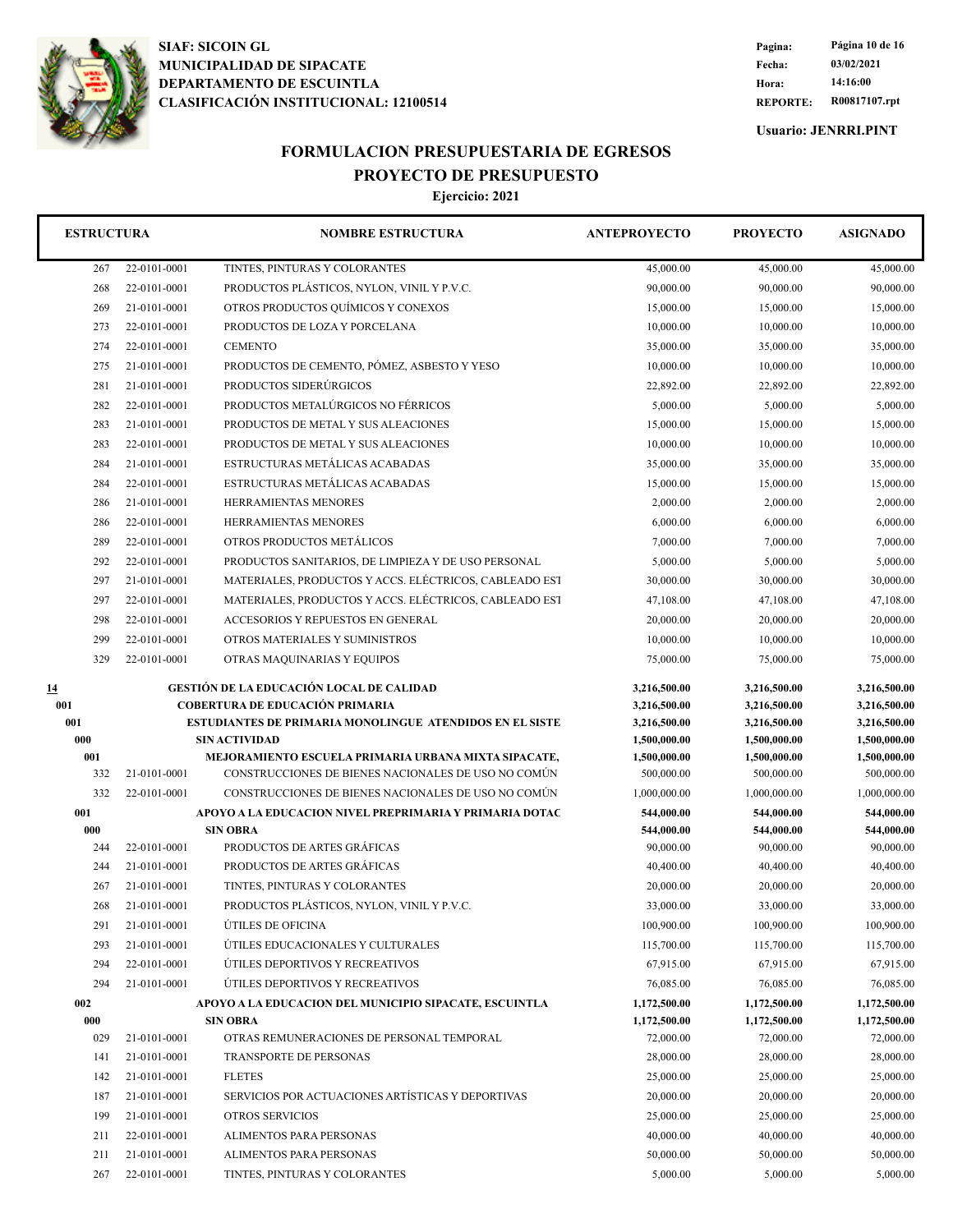

**REPORTE: R00817107.rpt Hora: 14:16:00 Fecha: 03/02/2021 Pagina: Página 11 de 16**

**Usuario: JENRRI.PINT**

## **FORMULACION PRESUPUESTARIA DE EGRESOS PROYECTO DE PRESUPUESTO**

| <b>ESTRUCTURA</b> |              | <b>NOMBRE ESTRUCTURA</b>                                                                 | <b>ANTEPROYECTO</b>          | <b>PROYECTO</b>              | <b>ASIGNADO</b>              |
|-------------------|--------------|------------------------------------------------------------------------------------------|------------------------------|------------------------------|------------------------------|
| 291               | 22-0101-0001 | ÚTILES DE OFICINA                                                                        | 5,000.00                     | 5,000.00                     | 5,000.00                     |
| 299               | 22-0101-0001 | OTROS MATERIALES Y SUMINISTROS                                                           | 2,500.00                     | 2,500.00                     | 2,500.00                     |
| 416               | 22-0101-0001 | BECAS DE ESTUDIO EN EL INTERIOR                                                          | 150,000.00                   | 150,000.00                   | 150,000.00                   |
| 416               | 21-0101-0001 | BECAS DE ESTUDIO EN EL INTERIOR                                                          | 750,000.00                   | 750,000.00                   | 750,000.00                   |
| <u>16</u>         |              | REDUCCIÓN DEL DÉFICIT HABITACIONAL                                                       | 250,000.00                   | 250,000.00                   | 250,000.00                   |
| 000               |              | <b>SIN SUBPROGRAMA</b>                                                                   | 250,000.00                   | 250,000.00                   | 250,000.00                   |
| 001               |              | <b>FAMILIAS BENEFICIADAS CON SERVICIOS DE HABITABILIDAD EN VT</b>                        | 250,000.00                   | 250,000.00                   | 250,000.00                   |
| 001               |              | <b>SUBSIDIO DOTACION INSUMOS TECHO MINIMO A FAMILIAS DE ESC</b>                          | 250,000.00                   | 250,000.00                   | 250,000.00                   |
| 000               |              | <b>SIN OBRA</b>                                                                          | 250,000.00                   | 250,000.00                   | 250,000.00                   |
| 284               | 21-0101-0001 | ESTRUCTURAS METÁLICAS ACABADAS                                                           | 250,000.00                   | 250,000.00                   | 250,000.00                   |
| <u>17</u>         |              | <b>SEGURIDAD INTEGRAL</b>                                                                | 7,100,930.00                 | 7,100,930.00                 | 7,100,930.00                 |
| 001               |              | PREVENCIÓN DE HECHOS DELICTIVOS CONTRA EL PATRIMONIO                                     | 7,100,930.00                 | 7,100,930.00                 | 7,100,930.00                 |
| 000               |              | <b>SIN PROYECTO</b>                                                                      | 1,500,000.00                 | 1,500,000.00                 | 1,500,000.00                 |
| 001               |              | <b>MANTENIMIENTO DE LA RED DE ALUMBRADO PUBLICO DEL MUNI</b>                             | 1,500,000.00                 | 1,500,000.00                 | 1,500,000.00                 |
| 000               |              | <b>SIN OBRA</b>                                                                          | 1,500,000.00                 | 1,500,000.00                 | 1,500,000.00                 |
| 111               | 31-0151-0001 | ENERGÍA ELÉCTRICA                                                                        | 1,500,000.00                 | 1,500,000.00                 | 1,500,000.00                 |
| 001<br>000        |              | <b>JOVENES CON PARTICIPACION EN ACTIVIDADES DE PREVENCION DI</b><br><b>SIN ACTIVIDAD</b> | 2,800,750.00<br>2,000,000.00 | 2,800,750.00<br>2,000,000.00 | 2,800,750.00<br>2,000,000.00 |
| 001               |              | <b>MEJORAMIENTO CANCHA POLIDEPORTIVA ALDEA EL PAREDON 1</b>                              | 2,000,000.00                 | 2,000,000.00                 | 2,000,000.00                 |
| 332               | 22-0101-0001 | CONSTRUCCIONES DE BIENES NACIONALES DE USO NO COMUN                                      | 1,000,000.00                 | 1,000,000.00                 | 1,000,000.00                 |
| 332               | 21-0101-0001 | CONSTRUCCIONES DE BIENES NACIONALES DE USO NO COMÚN                                      | 1,000,000.00                 | 1,000,000.00                 | 1,000,000.00                 |
| 001               |              | DIFUSION A LA CULTURA DEL DEPORTE Y RECREACION DEL MUNIC                                 | 426,000.00                   | 426,000.00                   | 426,000.00                   |
| 000               |              | <b>SIN OBRA</b>                                                                          | 426,000.00                   | 426,000.00                   | 426,000.00                   |
| 029               | 21-0101-0001 | OTRAS REMUNERACIONES DE PERSONAL TEMPORAL                                                | 84,000.00                    | 84,000.00                    | 84,000.00                    |
| 141               | 21-0101-0001 | TRANSPORTE DE PERSONAS                                                                   | 75,000.00                    | 75,000.00                    | 75,000.00                    |
| 142               | 21-0101-0001 | <b>FLETES</b>                                                                            | 25,000.00                    | 25,000.00                    | 25,000.00                    |
| 199               | 21-0101-0001 | <b>OTROS SERVICIOS</b>                                                                   | 27,000.00                    | 27,000.00                    | 27,000.00                    |
| 211               | 21-0101-0001 | ALIMENTOS PARA PERSONAS                                                                  | 25,000.00                    | 25,000.00                    | 25,000.00                    |
| 211               | 22-0101-0001 | ALIMENTOS PARA PERSONAS                                                                  | 30,000.00                    | 30,000.00                    | 30,000.00                    |
| 233               | 22-0101-0001 | PRENDAS DE VESTIR                                                                        | 40,000.00                    | 40,000.00                    | 40,000.00                    |
| 233               | 31-0151-0002 | PRENDAS DE VESTIR                                                                        | 5,000.00                     | 5,000.00                     | 5,000.00                     |
| 233               | 21-0101-0001 | PRENDAS DE VESTIR                                                                        | 50,000.00                    | 50,000.00                    | 50,000.00                    |
| 294               | 22-0101-0001 | ÚTILES DEPORTIVOS Y RECREATIVOS                                                          | 15,000.00                    | 15,000.00                    | 15,000.00                    |
| 294               | 21-0101-0001 | ÚTILES DEPORTIVOS Y RECREATIVOS                                                          | 35,000.00                    | 35,000.00                    | 35,000.00                    |
| 299               | 21-0101-0001 | OTROS MATERIALES Y SUMINISTROS                                                           | 8,000.00                     | 8,000.00                     | 8,000.00                     |
| 299               | 22-0101-0001 | OTROS MATERIALES Y SUMINISTROS                                                           | 7,000.00                     | 7,000.00                     | 7,000.00                     |
| 002               |              | DIFUSION A LA CULTURA COSTUMBRES DEL MUNICIPIO DE SIPACA                                 | 374,750.00                   | 374,750.00                   | 374,750.00                   |
| 000               |              | <b>SIN OBRA</b>                                                                          | 374,750.00                   | 374,750.00                   | 374,750.00                   |
| 029               | 31-0151-0002 | OTRAS REMUNERACIONES DE PERSONAL TEMPORAL                                                | 6,000.00                     | 6,000.00                     | 6,000.00                     |
| 029               | 21-0101-0001 | OTRAS REMUNERACIONES DE PERSONAL TEMPORAL                                                | 30,000.00                    | 30,000.00                    | 30,000.00                    |
| 187               | 31-0151-0002 | SERVICIOS POR ACTUACIONES ARTÍSTICAS Y DEPORTIVAS                                        | 89,000.00                    | 89,000.00                    | 89,000.00                    |
| 199               | 21-0101-0001 | <b>OTROS SERVICIOS</b>                                                                   | 84,750.00                    | 84,750.00                    | 84,750.00                    |
| 211               | 31-0151-0002 | ALIMENTOS PARA PERSONAS                                                                  | 25,000.00                    | 25,000.00                    | 25,000.00                    |
| 211               | 21-0101-0001 | ALIMENTOS PARA PERSONAS                                                                  | 125,000.00                   | 125,000.00                   | 125,000.00                   |
| 294               | 21-0101-0001 | ÚTILES DEPORTIVOS Y RECREATIVOS                                                          | 10,000.00                    | 10,000.00                    | 10,000.00                    |
| 299               | 21-0101-0001 | OTROS MATERIALES Y SUMINISTROS                                                           | 5,000.00                     | 5,000.00                     | 5,000.00                     |
| 002               |              | <b>SEGURIDAD PREVENTIVA Y DEL DELITO EN ÁREAS DE MAYOR INCID</b>                         | 2,371,450.00                 | 2,371,450.00                 | 2,371,450.00                 |
| 001               |              | <b>CONSERVACION SERVICIOS DEL ORDEN PUBLICO A TRAVES DE LA</b>                           | 2,371,450.00                 | 2,371,450.00                 | 2,371,450.00                 |
| 000               |              | <b>SIN OBRA</b>                                                                          | 2,371,450.00                 | 2,371,450.00                 | 2,371,450.00                 |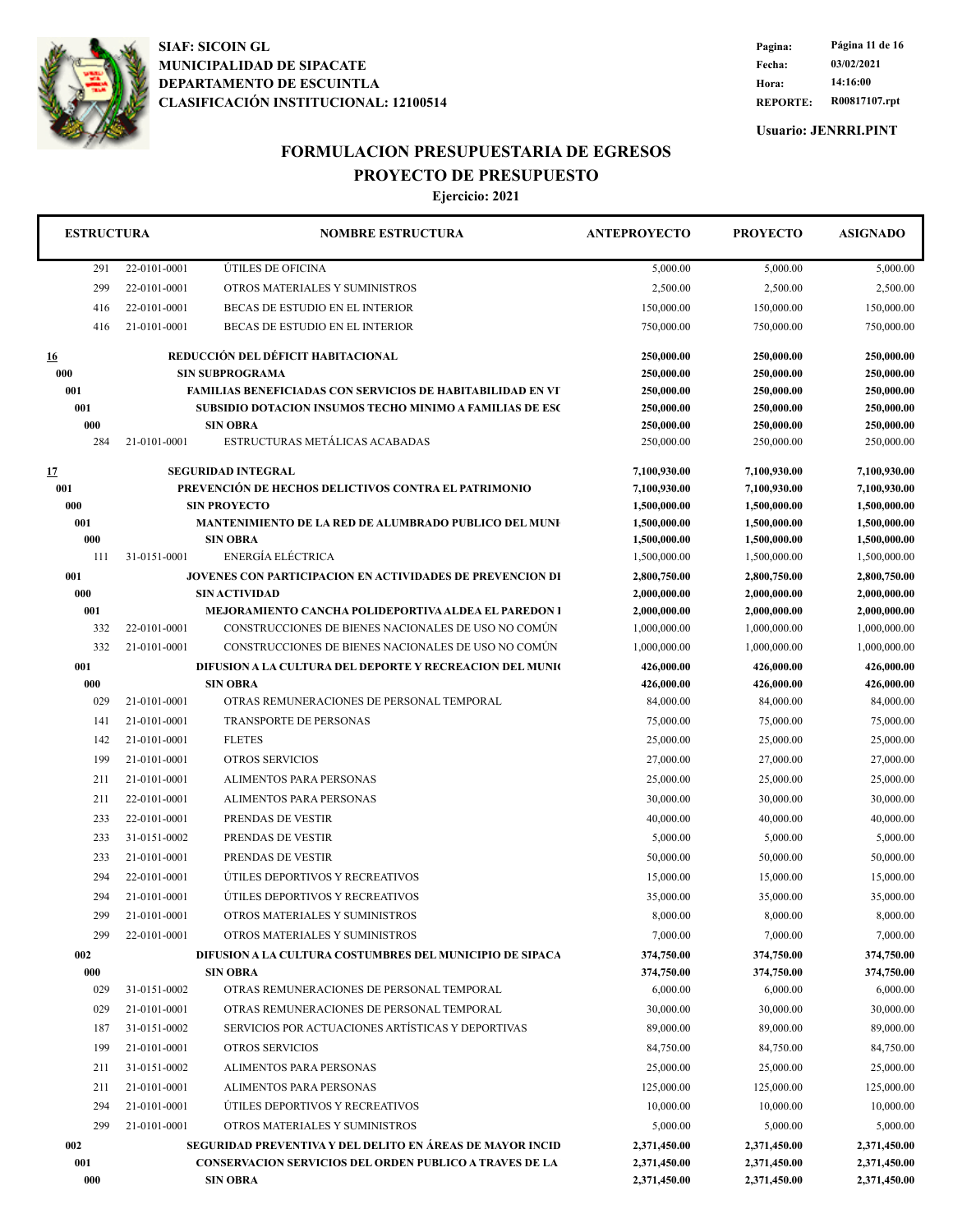

**REPORTE: R00817107.rpt Hora: 14:16:00 Fecha: 03/02/2021 Pagina: Página 12 de 16**

**Usuario: JENRRI.PINT**

## **FORMULACION PRESUPUESTARIA DE EGRESOS PROYECTO DE PRESUPUESTO**

| <b>ESTRUCTURA</b> |              | <b>NOMBRE ESTRUCTURA</b>                                                         | <b>ANTEPROYECTO</b>      | <b>PROYECTO</b>          | <b>ASIGNADO</b>          |
|-------------------|--------------|----------------------------------------------------------------------------------|--------------------------|--------------------------|--------------------------|
| 022               | 31-0151-0002 | PERSONAL POR CONTRATO                                                            | 430,000.00               | 430,000.00               | 430,000.00               |
| 022               | 21-0101-0001 | PERSONAL POR CONTRATO                                                            | 476,000.00               | 476,000.00               | 476,000.00               |
| 022               | 22-0101-0001 | PERSONAL POR CONTRATO                                                            | 330,000.00<br>330,000.00 |                          | 330,000.00               |
| 027               | 21-0101-0001 | COMPLEMENTOS ESPECÍFICOS AL PERSONAL TEMPORAL                                    | 48,000.00                | 48,000.00                | 48,000.00                |
| 027               | 22-0101-0001 | COMPLEMENTOS ESPECÍFICOS AL PERSONAL TEMPORAL                                    | 45,000.00                | 45,000.00                | 45,000.00                |
| 029               | 21-0101-0001 | OTRAS REMUNERACIONES DE PERSONAL TEMPORAL                                        | 78,000.00                | 78,000.00                | 78,000.00                |
| 042               | 21-0101-0001 | SERVICIOS EXTRAORDINARIOS DE PERSONAL TEMPORAL                                   | 99,000.00                | 99,000.00                | 99,000.00                |
| 051               | 21-0101-0001 | APORTE PATRONAL AL IGSS                                                          | 82,700.00                | 82,700.00                | 82,700.00                |
| 051               | 22-0101-0001 | APORTE PATRONAL AL IGSS                                                          | 49,200.00                | 49,200.00                | 49,200.00                |
| 055               | 21-0101-0001 | APORTE PARA CLASES PASIVAS                                                       | 77,200.00                | 77,200.00                | 77,200.00                |
| 055               | 22-0101-0001 | APORTE PARA CLASES PASIVAS                                                       | 46,400.00                | 46,400.00                | 46,400.00                |
| 071               | 22-0101-0001 | <b>AGUINALDO</b>                                                                 | 20,000.00                | 20,000.00                | 20,000.00                |
| 071               | 21-0101-0001 | <b>AGUINALDO</b>                                                                 | 83,000.00                | 83,000.00                | 83,000.00                |
| 072               | 21-0101-0001 | BONIFICACIÓN ANUAL (BONO 14)                                                     | 86,000.00                | 86,000.00                | 86,000.00                |
| 072               | 22-0101-0001 | BONIFICACIÓN ANUAL (BONO 14)                                                     | 17,000.00                | 17,000.00                | 17,000.00                |
| 113               | 31-0151-0002 | <b>TELEFONÍA</b>                                                                 | 10,000.00                | 10,000.00                | 10,000.00                |
| 165               | 31-0151-0002 | MANTENIMIENTO Y REPARACIÓN DE MEDIOS DE TRANSPORTE                               | 40,000.00                | 40,000.00                | 40,000.00                |
| 185               | 31-0151-0002 | SERVICIOS DE CAPACITACIÓN                                                        | 10,000.00                | 10,000.00                | 10,000.00                |
| 199               | 31-0151-0002 | <b>OTROS SERVICIOS</b>                                                           | 10,000.00                | 10,000.00                | 10,000.00                |
| 211               | 21-0101-0001 | ALIMENTOS PARA PERSONAS                                                          | 5,000.00                 | 5,000.00                 | 5,000.00                 |
| 233               | 21-0101-0001 | PRENDAS DE VESTIR                                                                | 12,000.00                | 12,000.00                | 12,000.00                |
| 253               | 21-0101-0001 | <b>LLANTAS Y NEUMÁTICOS</b>                                                      | 25,000.00                | 25,000.00                | 25,000.00                |
| 262               | 31-0151-0002 | COMBUSTIBLES Y LUBRICANTES                                                       | 89,400.00                | 89,400.00                | 89,400.00                |
| 262               | 21-0101-0001 | COMBUSTIBLES Y LUBRICANTES                                                       | 95,600.00                | 95,600.00                | 95,600.00                |
| 267               | 22-0101-0001 | TINTES, PINTURAS Y COLORANTES                                                    | 5,000.00                 | 5,000.00                 | 5,000.00                 |
| 268               | 21-0101-0001 | PRODUCTOS PLÁSTICOS, NYLON, VINIL Y P.V.C.                                       | 10,000.00                | 10,000.00                | 10,000.00                |
| 285               | 31-0151-0002 | MATERIALES Y EQUIPOS DIVERSOS                                                    | 1,000.00                 | 1,000.00                 | 1,000.00                 |
| 289               | 21-0101-0001 | OTROS PRODUCTOS METÁLICOS                                                        | 11,500.00                | 11,500.00                | 11,500.00                |
| 297               | 21-0101-0001 | MATERIALES, PRODUCTOS Y ACCS. ELÉCTRICOS, CABLEADO EST                           | 10,000.00                | 10,000.00                | 10,000.00                |
| 298               | 31-0151-0002 | ACCESORIOS Y REPUESTOS EN GENERAL                                                | 25,000.00                | 25,000.00                | 25,000.00                |
| 298               | 21-0101-0001 | ACCESORIOS Y REPUESTOS EN GENERAL                                                | 25,000.00                | 25,000.00                | 25,000.00                |
| 326               | 21-0101-0001 | EQUIPO PARA COMUNICACIONES                                                       | 9,450.00                 | 9,450.00                 | 9,450.00                 |
| 329               | 21-0101-0001 | OTRAS MAQUINARIAS Y EQUIPOS                                                      | 10,000.00                | 10,000.00                | 10,000.00                |
| 003               |              | ÁREAS CON ALUMBRADO PÚBLICO                                                      | 428,730.00               | 428,730.00               | 428,730.00               |
| 001<br>000        |              | <b>CONSERVACION RED DE ALUMBRADO PUBLICO DEL MUNICIPIO DE</b><br><b>SIN OBRA</b> | 428,730.00<br>428,730.00 | 428,730.00<br>428,730.00 | 428,730.00<br>428,730.00 |
| 022               | 21-0101-0001 | PERSONAL POR CONTRATO                                                            | 57,240.00                | 57,240.00                | 57,240.00                |
| 027               | 21-0101-0001 | COMPLEMENTOS ESPECÍFICOS AL PERSONAL TEMPORAL                                    | 3,000.00                 | 3,000.00                 | 3,000.00                 |
| 051               | 21-0101-0001 | APORTE PATRONAL AL IGSS                                                          | 6,150.00                 | 6,150.00                 | 6,150.00                 |
| 055               | 21-0101-0001 | APORTE PARA CLASES PASIVAS                                                       | 5,800.00                 | 5,800.00                 | 5,800.00                 |
| 071               | 21-0101-0001 | <b>AGUINALDO</b>                                                                 | 4,770.00                 | 4,770.00                 | 4,770.00                 |
| 072               | 21-0101-0001 | BONIFICACIÓN ANUAL (BONO 14)                                                     | 4,770.00                 | 4,770.00                 | 4,770.00                 |
| 214               | 22-0101-0001 | PRODUCTOS AGROFORESTALES, MADERA, CORCHO Y SUS MANU                              | 25,000.00                | 25,000.00                | 25,000.00                |
| 275               | 21-0101-0001 | PRODUCTOS DE CEMENTO, PÓMEZ, ASBESTO Y YESO                                      | 15,000.00                | 15,000.00                | 15,000.00                |
| 297               | 21-0101-0001 | MATERIALES, PRODUCTOS Y ACCS. ELÉCTRICOS, CABLEADO EST                           | 192,000.00               | 192,000.00               | 192,000.00               |
| 297               | 22-0101-0001 | MATERIALES, PRODUCTOS Y ACCS. ELÉCTRICOS, CABLEADO EST                           | 90,000.00                | 90,000.00                | 90,000.00                |
| 299               | 22-0101-0001 | OTROS MATERIALES Y SUMINISTROS                                                   | 25,000.00                | 25,000.00                | 25,000.00                |
| <u> 19</u>        |              | MOVILIDAD URBANA Y ESPACIOS PÚBLICOS                                             | 3,714,818.00             | 3,714,818.00             | 3,714,818.00             |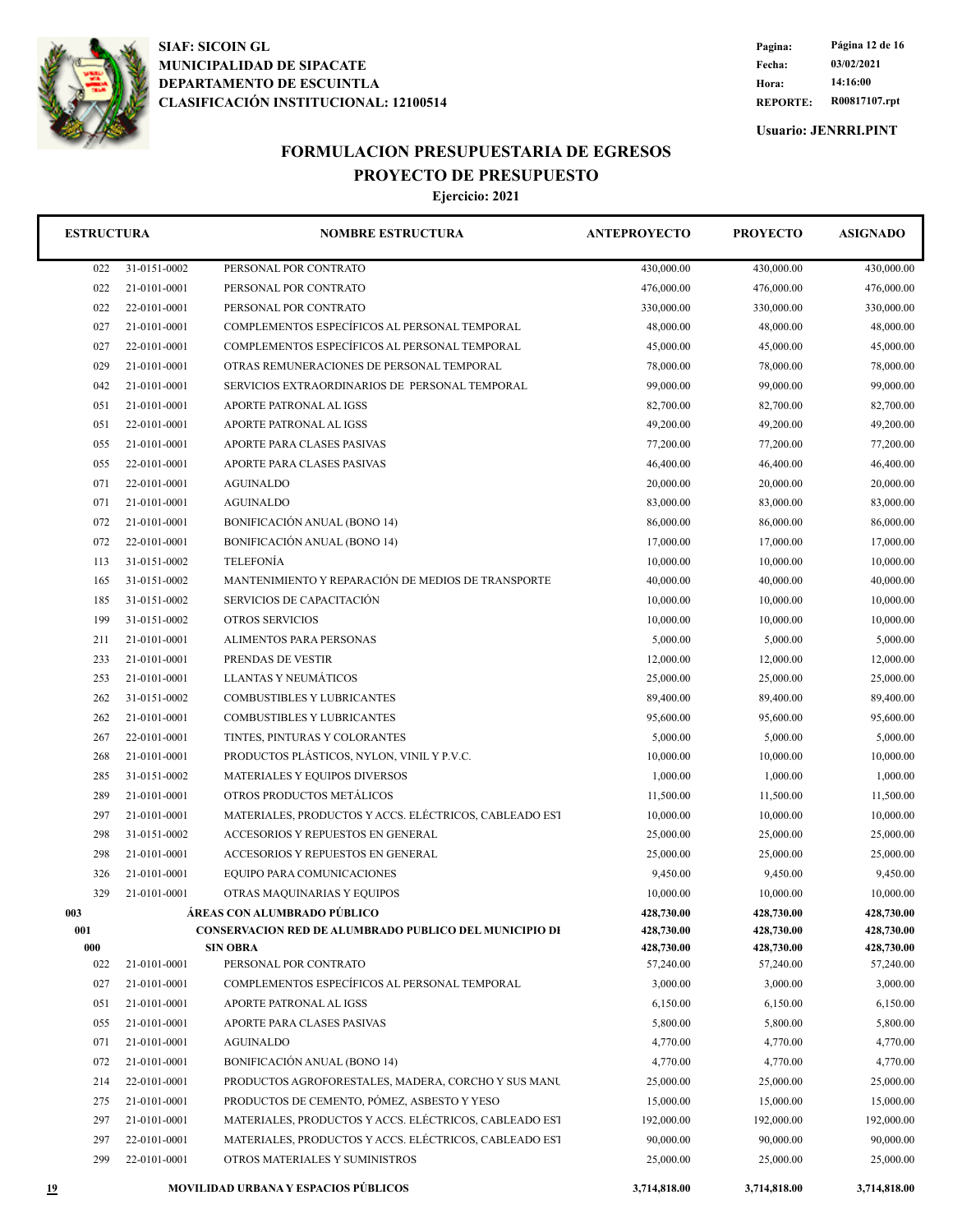

**REPORTE: R00817107.rpt Hora: 14:16:00 Fecha: 03/02/2021 Pagina: Página 13 de 16**

**Usuario: JENRRI.PINT**

## **FORMULACION PRESUPUESTARIA DE EGRESOS PROYECTO DE PRESUPUESTO**

| <b>ESTRUCTURA</b> |                                                                                                 | <b>NOMBRE ESTRUCTURA</b>                                                   |                                              | <b>PROYECTO</b>                              | <b>ASIGNADO</b>                              |
|-------------------|-------------------------------------------------------------------------------------------------|----------------------------------------------------------------------------|----------------------------------------------|----------------------------------------------|----------------------------------------------|
| 001<br>001<br>000 | DESARROLLO MUNICPIAL Y ORDENAMIENTO TERRITORIAL<br>AREAS CON ORDENAMIENTO VIAL<br>SIN ACTIVIDAD |                                                                            | 1,838,118.00<br>1,838,118.00<br>1,000,000.00 | 1,838,118.00<br>1,838,118.00<br>1,000,000.00 | 1,838,118.00<br>1,838,118.00<br>1,000,000.00 |
| 001               | MEJORAMIENTO CALLE 5TA CALLE CASCO URBANO SIPACATE, E                                           |                                                                            | 1,000,000.00                                 | 1,000,000.00                                 | 1,000,000.00                                 |
| 331               | 22-0101-0001                                                                                    | CONSTRUCCIONES DE BIENES NACIONALES DE USO COMÚN                           | 500,000.00                                   | 500,000.00                                   | 500,000.00                                   |
| 331               | 29-0101-0002                                                                                    | CONSTRUCCIONES DE BIENES NACIONALES DE USO COMÚN                           | 500,000.00                                   | 500,000.00                                   | 500,000.00                                   |
| 001               |                                                                                                 | <b>CONSERVACION CALLE S AREA URBANA Y RURAL DEL MUNICIPIO  </b>            | 838,118.00                                   | 838,118.00                                   | 838,118.00                                   |
| 000               |                                                                                                 | <b>SIN OBRA</b>                                                            | 838,118.00                                   | 838,118.00                                   | 838,118.00                                   |
| 141               | 29-0101-0002                                                                                    | TRANSPORTE DE PERSONAS                                                     | 15,000.00                                    | 15,000.00                                    | 15,000.00                                    |
| 142               | 29-0101-0003                                                                                    | <b>FLETES</b>                                                              | 90,000.00                                    | 90,000.00                                    | 90,000.00                                    |
| 142               | 29-0101-0002                                                                                    | <b>FLETES</b>                                                              | 61,618.00                                    | 61,618.00                                    | 61,618.00                                    |
| 154               | 29-0101-0002                                                                                    | ARRENDAMIENTO DE MAQUINARIA Y EQUIPO DE CONSTRUCCIÓ                        | 90,000.00                                    | 90,000.00                                    | 90,000.00                                    |
| 154               | 29-0101-0003                                                                                    | ARRENDAMIENTO DE MAQUINARIA Y EQUIPO DE CONSTRUCCIÓ                        | 90,000.00                                    | 90,000.00                                    | 90,000.00                                    |
| 173               | 29-0101-0002                                                                                    | MANTENIMIENTO Y REPARACIÓN DE BIENES NACIONALES DE US                      | 90,000.00                                    | 90,000.00                                    | 90,000.00                                    |
| 199               | 29-0101-0003                                                                                    | <b>OTROS SERVICIOS</b>                                                     | 5,000.00                                     | 5,000.00                                     | 5,000.00                                     |
| 199               | 29-0101-0002                                                                                    | OTROS SERVICIOS                                                            | 10,000.00                                    | 10,000.00                                    | 10,000.00                                    |
| 199               | 21-0101-0001                                                                                    | OTROS SERVICIOS                                                            | 7,500.00                                     | 7,500.00                                     | 7,500.00                                     |
| 214               | 29-0101-0002                                                                                    | PRODUCTOS AGROFORESTALES, MADERA, CORCHO Y SUS MANU                        | 20,000.00                                    | 20,000.00                                    | 20,000.00                                    |
| 223               | 29-0101-0002                                                                                    | PIEDRA, ARCILLA Y ARENA                                                    | 78,000.00                                    | 78,000.00                                    | 78,000.00                                    |
| 223               | 29-0101-0003                                                                                    | PIEDRA, ARCILLA Y ARENA                                                    | 77,500.00                                    | 77,500.00                                    | 77,500.00                                    |
| 267               | 29-0101-0003                                                                                    | TINTES, PINTURAS Y COLORANTES                                              | 20,000.00                                    | 20,000.00                                    | 20,000.00                                    |
| 267               | 29-0101-0002                                                                                    | TINTES, PINTURAS Y COLORANTES                                              | 10,000.00                                    | 10,000.00                                    | 10,000.00                                    |
| 268               | 29-0101-0003                                                                                    | PRODUCTOS PLÁSTICOS, NYLON, VINIL Y P.V.C.                                 | 15,000.00                                    | 15,000.00                                    | 15,000.00                                    |
| 269               | 29-0101-0003                                                                                    | OTROS PRODUCTOS QUÍMICOS Y CONEXOS                                         | 5,000.00                                     | 5,000.00                                     | 5,000.00                                     |
| 274               | 29-0101-0003                                                                                    | <b>CEMENTO</b>                                                             | 20,000.00                                    | 20,000.00                                    | 20,000.00                                    |
| 274               | 29-0101-0002                                                                                    | <b>CEMENTO</b>                                                             | 20,000.00                                    | 20,000.00                                    | 20,000.00                                    |
| 275               | 29-0101-0002                                                                                    | PRODUCTOS DE CEMENTO, PÓMEZ, ASBESTO Y YESO                                | 15,000.00                                    | 15,000.00                                    | 15,000.00                                    |
| 281               | 29-0101-0003                                                                                    | PRODUCTOS SIDERÚRGICOS                                                     | 10,000.00                                    | 10,000.00                                    | 10,000.00                                    |
| 281               | 29-0101-0002                                                                                    | PRODUCTOS SIDERÚRGICOS                                                     | 6,382.00                                     | 6,382.00                                     | 6,382.00                                     |
| 281               | 21-0101-0001                                                                                    | PRODUCTOS SIDERÚRGICOS                                                     | 4,618.00                                     | 4,618.00                                     | 4,618.00                                     |
| 282               | 29-0101-0002                                                                                    | PRODUCTOS METALÚRGICOS NO FÉRRICOS                                         | 10,000.00                                    | 10,000.00                                    | 10,000.00                                    |
|                   | 29-0101-0003                                                                                    | PRODUCTOS DE METAL Y SUS ALEACIONES                                        | 15,000.00                                    | 15,000.00                                    | 15,000.00                                    |
| 283               |                                                                                                 | PRODUCTOS DE METAL Y SUS ALEACIONES                                        |                                              |                                              |                                              |
| 283               | 29-0101-0002                                                                                    | ESTRUCTURAS METÁLICAS ACABADAS                                             | 5,000.00                                     | 5,000.00                                     | 5,000.00                                     |
| 284               | 29-0101-0002                                                                                    |                                                                            | 5,000.00                                     | 5,000.00                                     | 5,000.00                                     |
| 284               | 21-0101-0001                                                                                    | ESTRUCTURAS METÁLICAS ACABADAS                                             | 25,000.00                                    | 25,000.00                                    | 25,000.00                                    |
| 286               | 29-0101-0003                                                                                    | HERRAMIENTAS MENORES                                                       | 5,000.00                                     | 5,000.00                                     | 5,000.00                                     |
| 289               | 29-0101-0003                                                                                    | OTROS PRODUCTOS METÁLICOS                                                  | 5,000.00                                     | 5,000.00                                     | 5,000.00                                     |
| 297               | 29-0101-0003                                                                                    | MATERIALES, PRODUCTOS Y ACCS. ELÉCTRICOS, CABLEADO EST                     | 2,500.00                                     | 2,500.00                                     | 2,500.00                                     |
| 299               | 21-0101-0001                                                                                    | OTROS MATERIALES Y SUMINISTROS                                             | 5,000.00                                     | 5,000.00                                     | 5,000.00                                     |
| 002               |                                                                                                 | MEJORA DE LA GESTIÓN MUNICIPAL                                             | 1,876,700.00                                 | 1,876,700.00                                 | 1,876,700.00                                 |
| 000               |                                                                                                 | <b>SIN PROYECTO</b>                                                        | 19,700.00                                    | 19,700.00                                    | 19,700.00                                    |
| 001<br>000        |                                                                                                 | MANTENIMIENTO DEL ASEO Y ORNATO DEL MUNICIPIO DE SIPACA<br><b>SIN OBRA</b> | 19,700.00<br>19,700.00                       | 19,700.00<br>19,700.00                       | 19,700.00<br>19,700.00                       |
| 413               | 21-0101-0001                                                                                    | INDEMNIZACIONES AL PERSONAL                                                | 12,500.00                                    | 12,500.00                                    | 12,500.00                                    |
| 415               | 21-0101-0001                                                                                    | VACACIONES PAGADAS POR RETIRO                                              | 7,200.00                                     | 7,200.00                                     | 7,200.00                                     |
| 001               |                                                                                                 | <b>CALIDAD EN LOS SERVICIOS MUNICIPALES</b>                                | 1,857,000.00                                 | 1,857,000.00                                 | 1,857,000.00                                 |
| 001               |                                                                                                 | <b>MANEJO SERVICIOS DE ASEO Y ORNATO DEL MUNICIPIO DE SIPAC.</b>           | 1,857,000.00                                 | 1,857,000.00                                 | 1,857,000.00                                 |
| 000               |                                                                                                 | <b>SIN OBRA</b>                                                            | 1,857,000.00                                 | 1,857,000.00                                 | 1,857,000.00                                 |
| 022               | 22-0101-0001                                                                                    | PERSONAL POR CONTRATO                                                      | 836,000.00                                   | 836,000.00                                   | 836,000.00                                   |
|                   |                                                                                                 |                                                                            |                                              |                                              |                                              |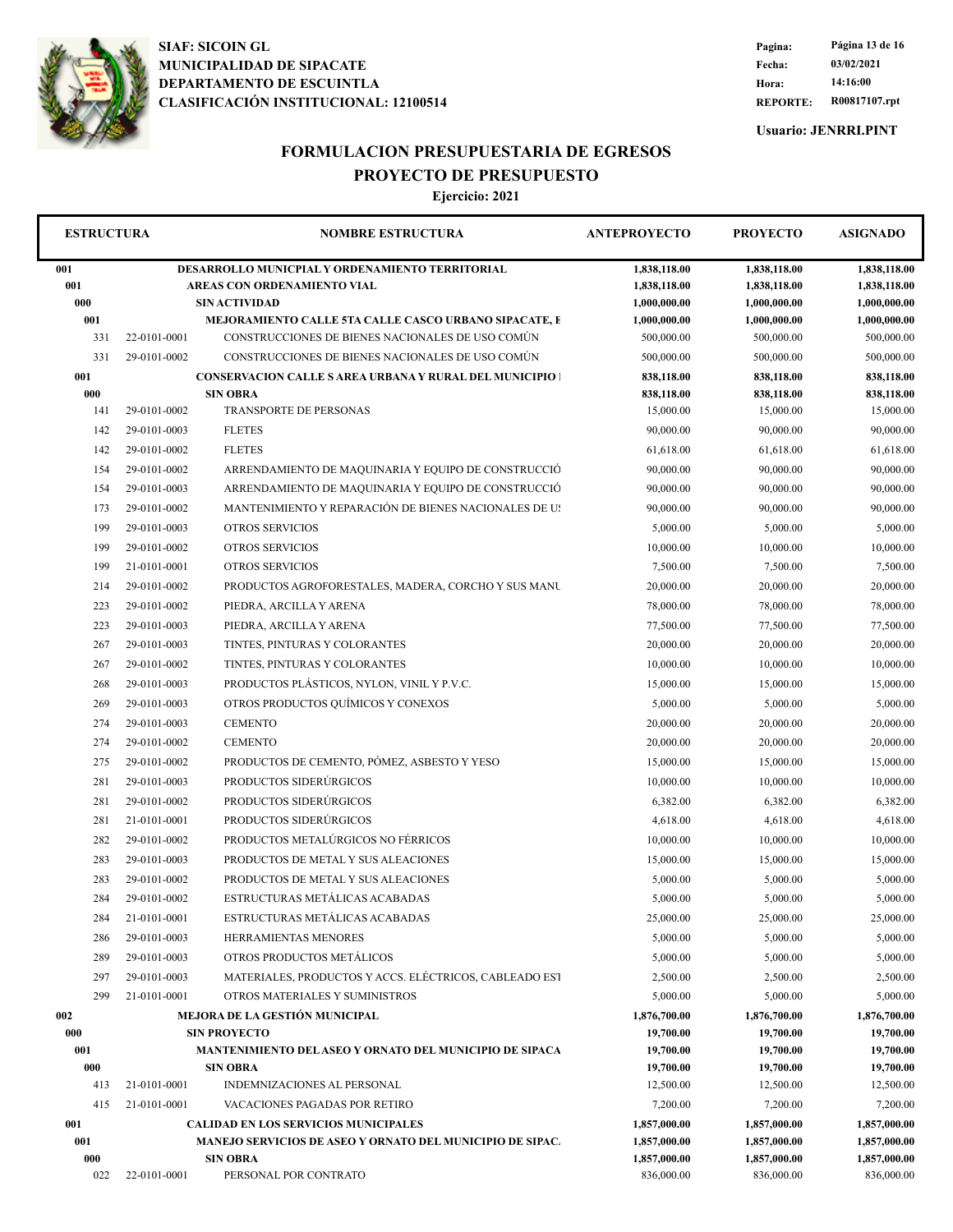

**REPORTE: R00817107.rpt Hora: 14:16:00 Fecha: 03/02/2021 Pagina: Página 14 de 16**

**Usuario: JENRRI.PINT**

## **FORMULACION PRESUPUESTARIA DE EGRESOS PROYECTO DE PRESUPUESTO**

| <b>ESTRUCTURA</b> |                   | <b>NOMBRE ESTRUCTURA</b>                                                                               | <b>ANTEPROYECTO</b>      | <b>PROYECTO</b>          | <b>ASIGNADO</b>          |
|-------------------|-------------------|--------------------------------------------------------------------------------------------------------|--------------------------|--------------------------|--------------------------|
| 022               | 31-0151-0002      | PERSONAL POR CONTRATO                                                                                  | 100,000.00               | 100,000.00               | 100,000.00               |
| 022               | 21-0101-0001      | PERSONAL POR CONTRATO                                                                                  | 200,000.00               | 200,000.00               | 200,000.00               |
| 027               | 22-0101-0001      | COMPLEMENTOS ESPECÍFICOS AL PERSONAL TEMPORAL                                                          | 88,500.00                | 88,500.00                | 88,500.00                |
| 042               | 21-0101-0001      | SERVICIOS EXTRAORDINARIOS DE PERSONAL TEMPORAL                                                         | 5,000.00                 | 5,000.00                 | 5,000.00                 |
| 051               | 22-0101-0001      | APORTE PATRONAL AL IGSS                                                                                | 61,300.00                | 61,300.00                | 61,300.00                |
| 051               | 21-0101-0001      | APORTE PATRONAL AL IGSS                                                                                | 60,000.00                | 60,000.00                | 60,000.00                |
| 055               | 21-0101-0001      | APORTE PARA CLASES PASIVAS                                                                             | 90,000.00                | 90,000.00                | 90,000.00                |
| 055               | 22-0101-0001      | APORTE PARA CLASES PASIVAS                                                                             | 23,600.00                | 23,600.00                | 23,600.00                |
| 071               | 22-0101-0001      | <b>AGUINALDO</b>                                                                                       | 66,300.00                | 66,300.00                | 66,300.00                |
| 071               | 31-0151-0002      | <b>AGUINALDO</b>                                                                                       | 28,000.00                | 28,000.00                | 28,000.00                |
| 072               | 22-0101-0001      | BONIFICACIÓN ANUAL (BONO 14)                                                                           | 25,000.00                | 25,000.00                | 25,000.00                |
| 072               | 21-0101-0001      | BONIFICACIÓN ANUAL (BONO 14)                                                                           | 69,300.00                | 69,300.00                | 69,300.00                |
| 115               | 31-0151-0002      | EXTRACCIÓN DE BASURA Y DESTRUCCIÓN DE DESECHOS SÓLID                                                   | 25,000.00                | 25,000.00                | 25,000.00                |
| 142               | 21-0101-0001      | <b>FLETES</b>                                                                                          | 24,000.00                | 24,000.00                | 24,000.00                |
| 199               | 21-0101-0001      | <b>OTROS SERVICIOS</b>                                                                                 | 5,000.00                 | 5,000.00                 | 5,000.00                 |
| 199               | 22-0101-0001      | <b>OTROS SERVICIOS</b>                                                                                 | 5,000.00                 | 5,000.00                 | 5,000.00                 |
| 219               | 21-0101-0001      | OTROS ALIMENTOS, PRODUCTOS AGROFORESTALES Y AGROPEC                                                    | 11,000.00                | 11,000.00                | 11,000.00                |
| 219               | 22-0101-0001      | OTROS ALIMENTOS, PRODUCTOS AGROFORESTALES Y AGROPEC                                                    | 11,000.00                | 11,000.00                | 11,000.00                |
| 223               | 21-0101-0001      | PIEDRA, ARCILLA Y ARENA                                                                                | 15,000.00                | 15,000.00                | 15,000.00                |
| 223               | 22-0101-0001      | PIEDRA, ARCILLA Y ARENA                                                                                | 15,000.00                | 15,000.00                | 15,000.00                |
| 224               | 21-0101-0001      | PÓMEZ, CAL Y YESO                                                                                      | 5,000.00                 | 5,000.00                 | 5,000.00                 |
| 233               | 21-0101-0001      | PRENDAS DE VESTIR                                                                                      | 2,000.00                 | 2,000.00                 | 2,000.00                 |
| 233               | 22-0101-0001      | PRENDAS DE VESTIR                                                                                      | 2,000.00                 | 2,000.00                 | 2,000.00                 |
| 261               | 22-0101-0001      | ELEMENTOS Y COMPUESTOS QUÍMICOS                                                                        | 5,000.00                 | 5,000.00                 | 5,000.00                 |
| 262               | 21-0101-0001      | <b>COMBUSTIBLES Y LUBRICANTES</b>                                                                      | 1,000.00                 | 1,000.00                 | 1,000.00                 |
| 262               | 22-0101-0001      | COMBUSTIBLES Y LUBRICANTES                                                                             | 1,000.00                 | 1,000.00                 | 1,000.00                 |
| 267               | 22-0101-0001      | TINTES, PINTURAS Y COLORANTES                                                                          | 10,000.00                | 10,000.00                | 10,000.00                |
| 286               | 22-0101-0001      | HERRAMIENTAS MENORES                                                                                   | 10,000.00                | 10,000.00                | 10,000.00                |
| 292               | 21-0101-0001      | PRODUCTOS SANITARIOS, DE LIMPIEZA Y DE USO PERSONAL                                                    | 25,000.00                | 25,000.00                | 25,000.00                |
| 299               | 21-0101-0001      | OTROS MATERIALES Y SUMINISTROS                                                                         | 2,000.00                 | 2,000.00                 | 2,000.00                 |
| 329               | 21-0101-0001      | OTRAS MAQUINARIAS Y EQUIPOS                                                                            | 30,000.00                | 30,000.00                | 30,000.00                |
|                   |                   |                                                                                                        |                          |                          |                          |
| 20                | PROTECCIÓN SOCIAL |                                                                                                        | 513,000.00               | 513,000.00               | 513,000.00               |
| 000               |                   | <b>SIN SUBPROGRAMA</b>                                                                                 | 513,000.00               | 513,000.00               | 513,000.00               |
| 001<br>001        |                   | ADULTOS MAYORES CON ATENCION INTEGRAL<br><b>CONSERVACION SERVICIOS INTEGRALES PARA LAS PERSONAS DE</b> | 513,000.00<br>513,000.00 | 513,000.00<br>513,000.00 | 513,000.00<br>513,000.00 |
| 000               |                   | <b>SIN OBRA</b>                                                                                        | 513,000.00               | 513,000.00               | 513,000.00               |
| 141               | 21-0101-0001      | TRANSPORTE DE PERSONAS                                                                                 | 60,000.00                | 60,000.00                | 60,000.00                |
| 141               | 22-0101-0001      | TRANSPORTE DE PERSONAS                                                                                 | 30,000.00                | 30,000.00                | 30,000.00                |
| 142               | 22-0101-0001      | <b>FLETES</b>                                                                                          | 15,000.00                | 15,000.00                | 15,000.00                |
| 142               | 21-0101-0001      | <b>FLETES</b>                                                                                          | 10,000.00                | 10,000.00                | 10,000.00                |
| 151               | 22-0101-0001      | ARRENDAMIENTO DE EDIFICIOS Y LOCALES                                                                   | 75,000.00                | 75,000.00                | 75,000.00                |
| 151               | 21-0101-0001      | ARRENDAMIENTO DE EDIFICIOS Y LOCALES                                                                   | 70,000.00                | 70,000.00                | 70,000.00                |
| 187               | 22-0101-0001      | SERVICIOS POR ACTUACIONES ARTÍSTICAS Y DEPORTIVAS                                                      | 10,000.00                | 10,000.00                | 10,000.00                |
| 187               | 21-0101-0001      | SERVICIOS POR ACTUACIONES ARTÍSTICAS Y DEPORTIVAS                                                      | 30,000.00                | 30,000.00                | 30,000.00                |
| 199               | 22-0101-0001      | <b>OTROS SERVICIOS</b>                                                                                 | 4,800.00                 | 4,800.00                 | 4,800.00                 |
| 199               | 21-0101-0001      | OTROS SERVICIOS                                                                                        | 24,000.00                | 24,000.00                | 24,000.00                |
| 211               | 22-0101-0001      | ALIMENTOS PARA PERSONAS                                                                                | 90,000.00                | 90,000.00                | 90,000.00                |
| 211               | 21-0101-0001      | ALIMENTOS PARA PERSONAS                                                                                | 76,000.00                | 76,000.00                | 76,000.00                |
|                   |                   |                                                                                                        |                          |                          |                          |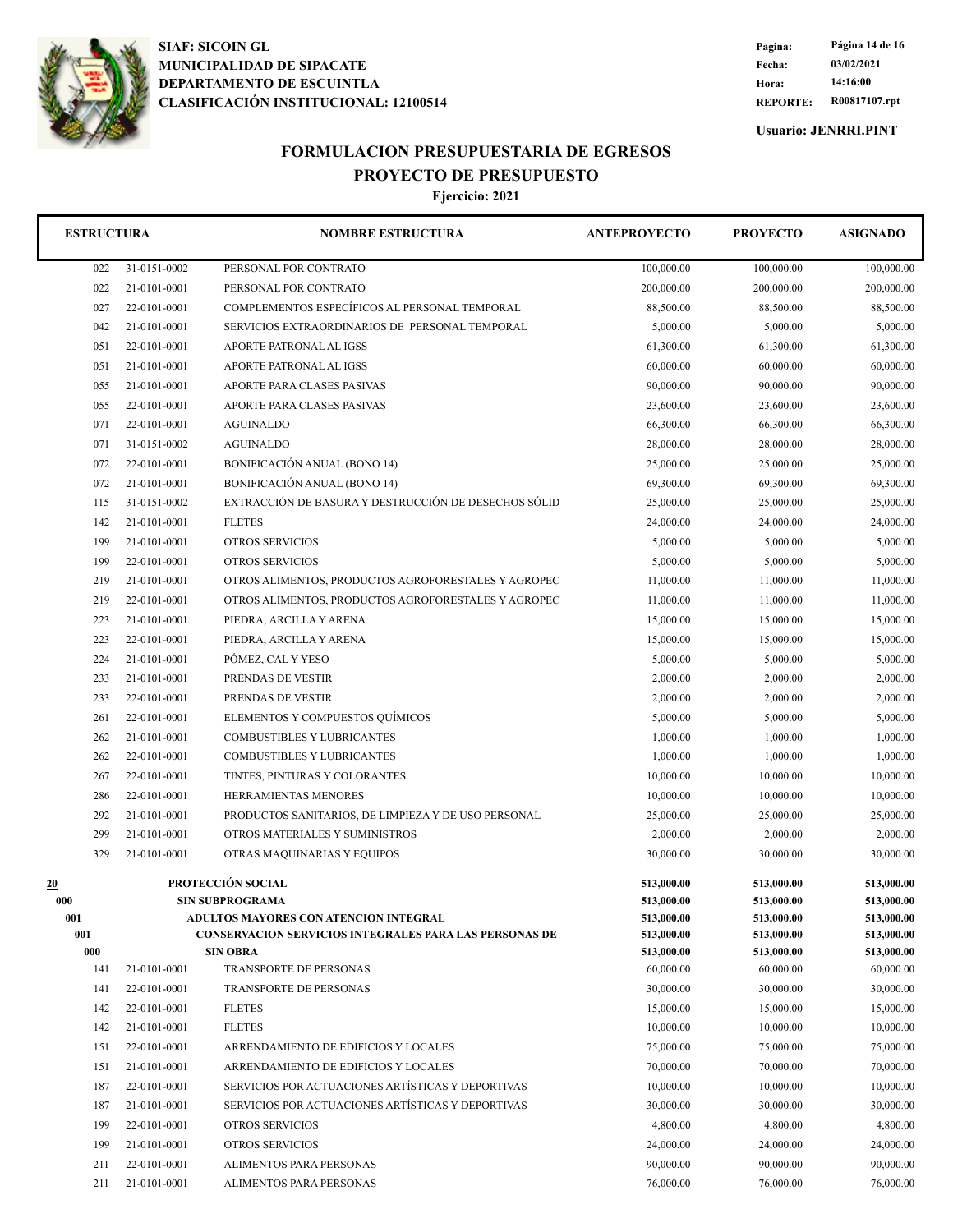

**REPORTE: R00817107.rpt Hora: 14:16:00 Fecha: 03/02/2021 Pagina: Página 15 de 16**

**Usuario: JENRRI.PINT**

## **FORMULACION PRESUPUESTARIA DE EGRESOS PROYECTO DE PRESUPUESTO**

| <b>ESTRUCTURA</b> |                                                                                          | <b>NOMBRE ESTRUCTURA</b>                                         | <b>ANTEPROYECTO</b>          | <b>PROYECTO</b>              | <b>ASIGNADO</b>              |
|-------------------|------------------------------------------------------------------------------------------|------------------------------------------------------------------|------------------------------|------------------------------|------------------------------|
| 268               | 22-0101-0001                                                                             | PRODUCTOS PLÁSTICOS, NYLON, VINIL Y P.V.C.                       | 8,200.00                     | 8,200.00                     | 8,200.00                     |
| 294               | 22-0101-0001                                                                             | ÚTILES DEPORTIVOS Y RECREATIVOS                                  | 5,000.00                     | 5,000.00                     | 5,000.00                     |
| 299               | 22-0101-0001                                                                             | OTROS MATERIALES Y SUMINISTROS                                   | 5,000.00                     | 5,000.00                     | 5,000.00                     |
| 21<br>004         | APOYO A LA SALUD PREVENTIVA<br>SALUD PREVENTIVA (RESULTADO ESTRATEGICO DE GOBIERNO MUNIC |                                                                  | 1,161,277.00<br>1,161,277.00 | 1,161,277.00<br>1,161,277.00 | 1,161,277.00<br>1,161,277.00 |
| 001               |                                                                                          | PERSONAS CAPACITADAS EN SALUD PREVENTIVA                         | 1,161,277.00                 | 1,161,277.00                 | 1,161,277.00                 |
| 001               |                                                                                          | APOYO SERVICIOS DE SALUD DEL MUNICIPIO DE SIPACATE, ESCUI        | 1,161,277.00                 | 1,161,277.00                 | 1,161,277.00                 |
| 000               |                                                                                          | <b>SIN OBRA</b>                                                  | 1,161,277.00                 | 1,161,277.00                 | 1,161,277.00                 |
| 022               | 22-0101-0001                                                                             | PERSONAL POR CONTRATO                                            | 108,000.00                   | 108,000.00                   | 108,000.00                   |
| 027               | 22-0101-0001                                                                             | COMPLEMENTOS ESPECÍFICOS AL PERSONAL TEMPORAL                    | 9,000.00                     | 9,000.00                     | 9,000.00                     |
| 029               | 22-0101-0001                                                                             | OTRAS REMUNERACIONES DE PERSONAL TEMPORAL                        | 262,800.00                   | 262,800.00                   | 262,800.00                   |
| 042               | 21-0101-0001                                                                             | SERVICIOS EXTRAORDINARIOS DE PERSONAL TEMPORAL                   | 10,000.00                    | 10,000.00                    | 10,000.00                    |
| 051               | 22-0101-0001                                                                             | APORTE PATRONAL AL IGSS                                          | 11,600.00                    | 11,600.00                    | 11,600.00                    |
| 055               | 22-0101-0001                                                                             | APORTE PARA CLASES PASIVAS                                       | 10,800.00                    | 10,800.00                    | 10,800.00                    |
| 071               | 22-0101-0001<br><b>AGUINALDO</b>                                                         |                                                                  | 9,000.00                     | 9,000.00                     | 9,000.00                     |
| 072               | 22-0101-0001                                                                             | BONIFICACIÓN ANUAL (BONO 14)                                     | 9,000.00                     | 9,000.00                     | 9,000.00                     |
| 142               | 22-0101-0001                                                                             | <b>FLETES</b>                                                    | 15,000.00                    | 15,000.00                    | 15,000.00                    |
| 151               | 21-0101-0001                                                                             | ARRENDAMIENTO DE EDIFICIOS Y LOCALES                             | 120,000.00                   | 120,000.00                   | 120,000.00                   |
| 165               | 22-0101-0001                                                                             | MANTENIMIENTO Y REPARACIÓN DE MEDIOS DE TRANSPORTE               | 35,000.00                    | 35,000.00                    | 35,000.00                    |
| 182               | 21-0101-0001                                                                             | SERVICIOS MÉDICO-SANITARIOS                                      | 62,800.00                    | 62,800.00                    | 62,800.00                    |
| 182               | 22-0101-0001                                                                             | SERVICIOS MÉDICO-SANITARIOS                                      | 200,000.00                   | 200,000.00                   | 200,000.00                   |
| 199               | 22-0101-0001                                                                             | <b>OTROS SERVICIOS</b>                                           | 1,500.00                     | 1,500.00                     | 1,500.00                     |
| 253               | 22-0101-0001                                                                             | LLANTAS Y NEUMÁTICOS                                             | 10,000.00                    | 10,000.00                    | 10,000.00                    |
| 262               | 22-0101-0001                                                                             | <b>COMBUSTIBLES Y LUBRICANTES</b>                                | 45,000.00                    | 45,000.00                    | 45,000.00                    |
| 262               | 21-0101-0001                                                                             | <b>COMBUSTIBLES Y LUBRICANTES</b>                                | 45,000.00                    | 45,000.00                    | 45,000.00                    |
| 266               | 21-0101-0001                                                                             | PRODUCTOS MEDICINALES Y FARMACÉUTICOS                            | 50,000.00                    | 50,000.00                    | 50,000.00                    |
| 266               | 22-0101-0001                                                                             | PRODUCTOS MEDICINALES Y FARMACÉUTICOS                            | 50,000.00                    | 50,000.00                    | 50,000.00                    |
| 295               | 22-0101-0001                                                                             | ÚTILES MENORES, SUMINISTROS E INSTRUMENTAL MÉDICO-QUI            | 40,000.00                    | 40,000.00                    | 40,000.00                    |
| 298               | 22-0101-0001                                                                             | <b>ACCESORIOS Y REPUESTOS EN GENERAL</b>                         | 26,777.00                    | 26,777.00                    | 26,777.00                    |
| 299               | 22-0101-0001                                                                             | OTROS MATERIALES Y SUMINISTROS                                   | 5,000.00                     | 5,000.00                     | 5,000.00                     |
| 322               | 22-0101-0001                                                                             | MOBILIARIO Y EQUIPO DE OFICINA                                   | 10,000.00                    | 10,000.00                    | 10,000.00                    |
| 323               | 22-0101-0001                                                                             | MOBILIARIO Y EQUIPO MÉDICO-SANITARIO Y DE LABORATORIO            | 15,000.00                    | 15,000.00                    | 15,000.00                    |
| $^{22}$           |                                                                                          | APOYO AL DESARROLLO ECÓNOMICO LOCAL                              | 177,500.00                   | 177,500.00                   | 177,500.00                   |
| 001               |                                                                                          | <b>INCREMENTO EN LA FORMALIDAD DEL EMPLEO</b>                    | 177,500.00                   | 177,500.00                   | 177,500.00                   |
| 001               |                                                                                          | PERSONAS ORIENTADAS E INSERTADAS EN EL MERCADO LABORAL           | 177,500.00                   | 177,500.00                   | 177,500.00                   |
| 001               |                                                                                          | <b>CAPACITACION ASISTENCIA TECNICA A MUJERES DEL MUNICIPIO  </b> | 177,500.00                   | 177,500.00                   | 177,500.00                   |
| 000               |                                                                                          | <b>SIN OBRA</b><br>DIVULGACIÓN E INFORMACIÓN                     | 177,500.00                   | 177,500.00                   | 177,500.00                   |
| 121               | 22-0101-0001                                                                             |                                                                  | 5,000.00                     | 5,000.00                     | 5,000.00                     |
| 141               | 21-0101-0001                                                                             | TRANSPORTE DE PERSONAS                                           | 10,000.00                    | 10,000.00                    | 10,000.00                    |
| 141               | 22-0101-0001                                                                             | TRANSPORTE DE PERSONAS                                           | 35,000.00                    | 35,000.00                    | 35,000.00                    |
| 142               | 22-0101-0001                                                                             | <b>FLETES</b>                                                    | 15,000.00                    | 15,000.00                    | 15,000.00                    |
| 185               | 22-0101-0001                                                                             | SERVICIOS DE CAPACITACIÓN                                        | 25,000.00                    | 25,000.00                    | 25,000.00                    |
| 187               | 22-0101-0001                                                                             | SERVICIOS POR ACTUACIONES ARTÍSTICAS Y DEPORTIVAS                | 20,000.00                    | 20,000.00                    | 20,000.00                    |
| 199               | 22-0101-0001                                                                             | <b>OTROS SERVICIOS</b>                                           | 2,500.00                     | 2,500.00                     | 2,500.00                     |
| 211               | 22-0101-0001                                                                             | ALIMENTOS PARA PERSONAS                                          | 50,000.00                    | 50,000.00                    | 50,000.00                    |
| 268               | 22-0101-0001                                                                             | PRODUCTOS PLÁSTICOS, NYLON, VINIL Y P.V.C.                       | 10,000.00                    | 10,000.00                    | 10,000.00                    |
| 299               | 22-0101-0001                                                                             | OTROS MATERIALES Y SUMINISTROS                                   | 5,000.00                     | 5,000.00                     | 5,000.00                     |
| 99                |                                                                                          | PARTIDAS NO ASIGNABLES A PROGRAMAS                               | 60,000.00                    | 60,000.00                    | 60,000.00                    |